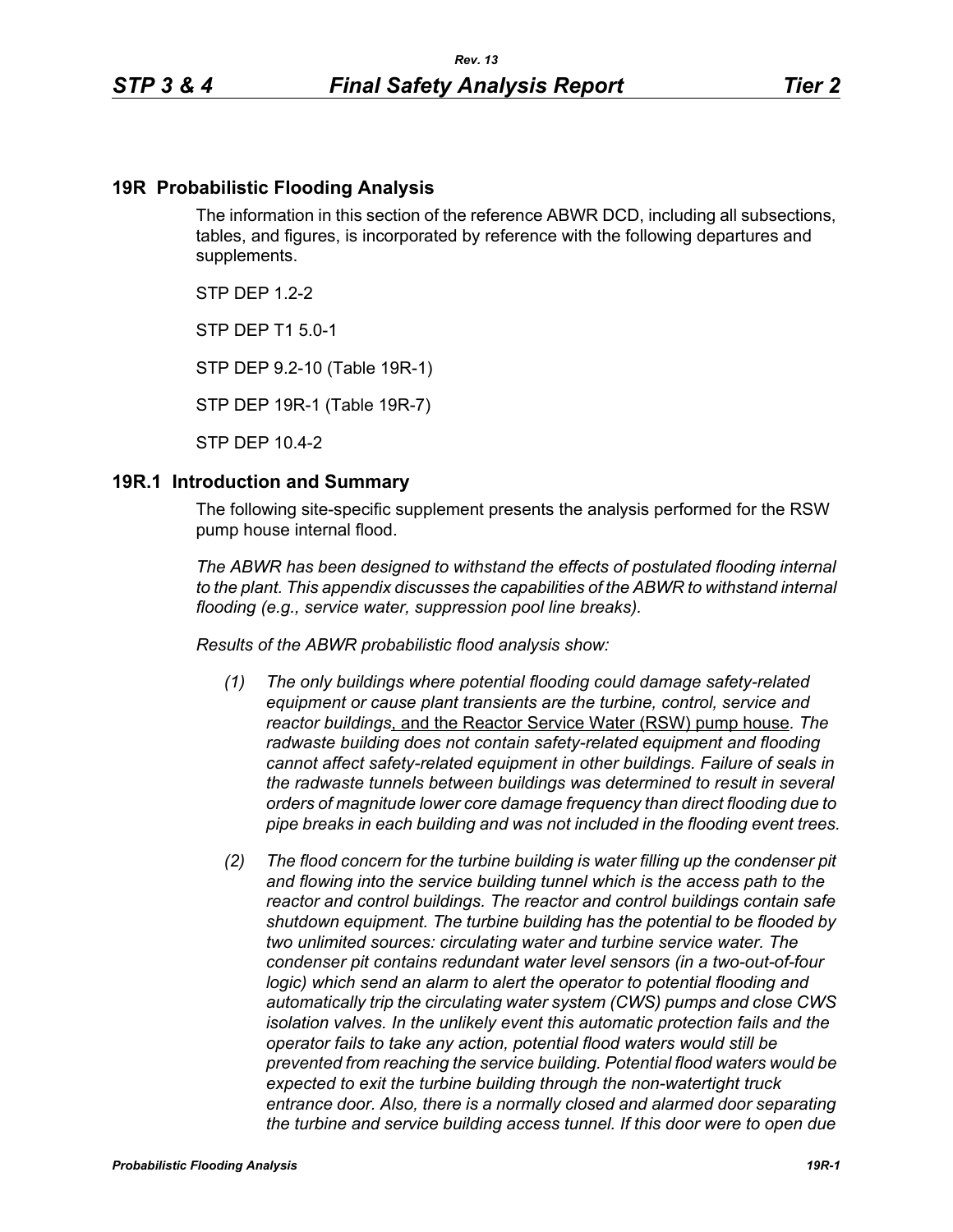*to water pressure from the flood, watertight doors at the entrances to the reactor and control buildings from the service building should prevent damage to safety-related equipment. Turbine service water (TSW) breaks must be manually mitigated by either tripping the pumps, or closing valves, or opening the truck entrance door. Sufficient time is available to complete these actions (greater than several hours) due to the relatively low TSW flow and the large size of the turbine building. CWS breaks dominate the CDF so no TSW event trees were completed. Thus, no impact on plant safety is expected from potential turbine building flooding. The estimated core damage frequency from turbine building flooding is extremely small for a plant with a low power cycle heat sink (PCHS) and is slightly higher for a high PCHS.*

*(3) The control building could potentially be flooded by the reactor building service water (RSW) system which is an unlimited source or by breaks in the Fire Water System. The control building has six floors but floor drains and stairwells would direct all potential flood waters to the bottom floor where the safety-related reactor building cooling water (RCW) system components are located. There are three divisions of RCW/RSW in physically separate rooms with watertight doors.*

*The RCW/RSW rooms in the control building lower level contain two sets of water level sensors in each division in a two-out-of-four logic. The first set of sensors send an alarm signal to the operator at 0.4 meter. The second set of sensors are actuated at 1.5 meters and send an alarm signal to the operator and trip the RSW pumps and close RSW system isolation valves in the affected division. Water remaining in the lines between the control building and the ultimate heat sink could be siphoned or* drained *into the control building. The water pumped into the control building prior to isolation of the RSW system and the water drained in from the RSW line outside is limited to affecting only one RCW division. The two other safety divisions (or alternate means) would remain undamaged and able to be used to achieve safe shutdown if necessary. The estimated core damage frequency from RSW flooding is extremely small.*

*Fire Water System breaks could cause flooding in all three safety divisions on a given floor since doors separating the divisions do not have sills. Floor drains and other floor openings in all three divisions ensure that postulated fire water breaks, if unisolated, will be directed to the first floor. The CDF for fire water flooding in the Control Building is extremely small.*

*The total control building flooding CDF is extremely small.*

(4) *The reactor building is adequately protected from flooding concerns by the following:*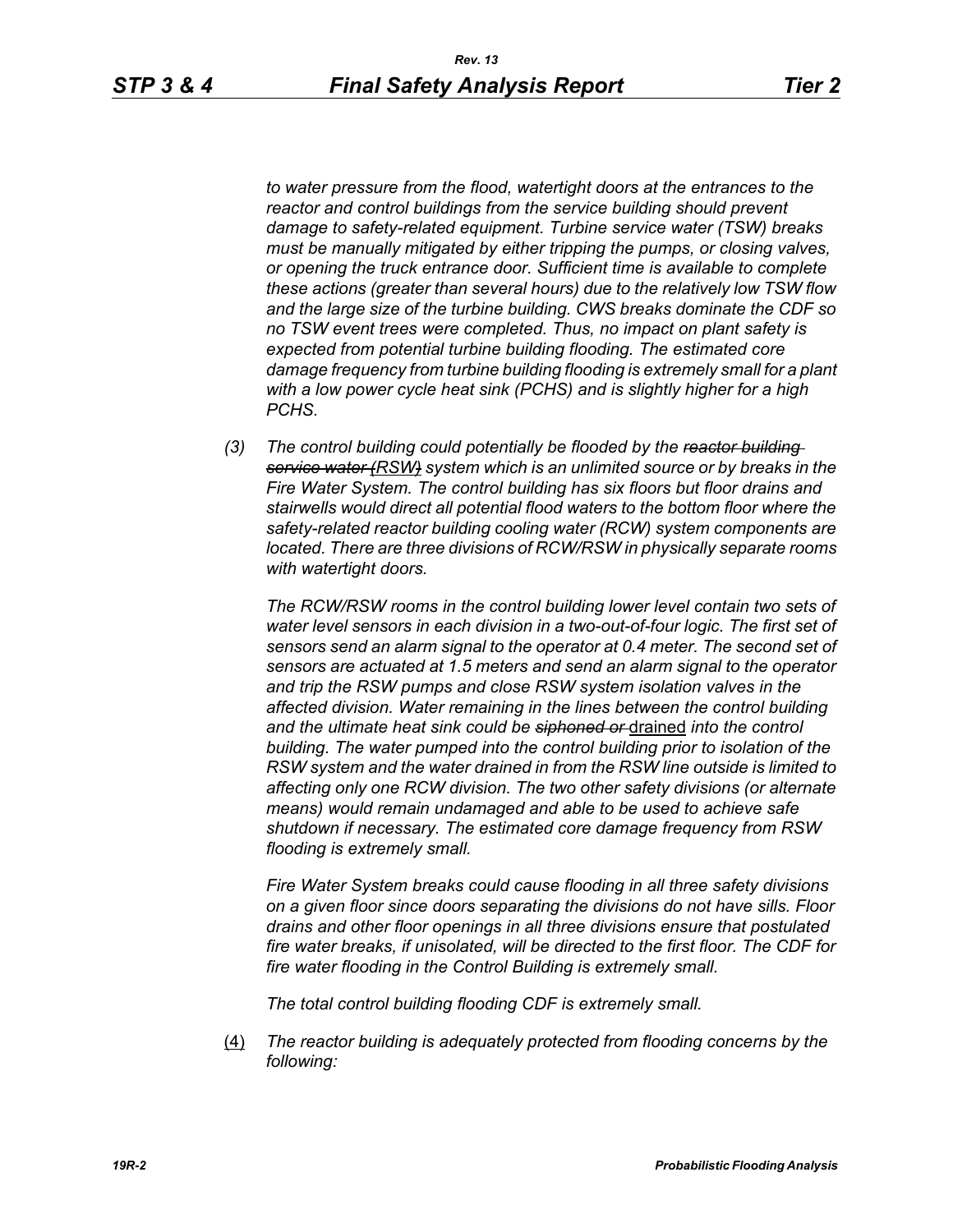(5) The RSW pump house could also be potentially flooded by breaks in the RSW system, which is an unlimited source of water from the Ultimate Heat Sink (UHS). The RSW pump house has two floors, the pump room floor at elevation (-) 18 ft, and the electrical and HVAC room at elevation 14 ft, and is divided into three physically separate sections, by 3 hour fire-rated concrete walls and 3 hour fire-rated watertight doors between the pump rooms and between the electrical and HVAC rooms. The watertight doors provide emergency and maintenance access to the rooms on each level. The watertight doors are capable of withstanding full flood pressure in either direction, and are alarmed at a security alarm station if open, and in the Control Room if not dogged closed.

The roof of the RSW pump house is at elevation 50 ft, which is above the site Design Basis Flood level. There are no openings into the RSW pump house below 50 ft. The entrance to the RSW pump house is from the roof.

Within each RSW pump rooms, two lines from the UHS, at approximately 8 ft elevation, supply water to the two, horizontal RSW pumps in each division through a normally open, locked open, manual valve. After the RSW pump, the associated RSW strainer, and the pump discharge isolation motor operated valve (MOV), the RSW supply lines combine into a single supply line per division with a division isolation MOV. RSW then passes into the divisionally separated RSW tunnel to supply the RSW/RCW heat exchangers in the basement of the Control Building. Return from the RSW/RCW heat exchangers enters the associated divisionally separated RSW tunnel, enters and passes through the RSW pump room, the return isolation MOV, and discharges to the UHS basin above the UHS operating water level.

The RSW supply line to each RSW pump is designed in accordance with break exclusion criteria, which eliminates pipe stress as a potential failure mechanism. In addition, UHS water is treated to minimize the effects of corrosion and fouling and the reinforced concrete wall common to the UHS basin and RSW pump house is designed with reduced allowable stresses to minimize the potential for concrete cracking.

Two sets of water level sensors in each division pump room are arranged in a two-out-of-four logic. The first set of sensors end an alarm signal to the operator at 0.4 meter. The second set of sensors are actuated at 1.5 meters and send an alarm signal to the operator and trip the RSW pumps and close the RSW motor operated isolation valves in the affected division. The RSW line before the automatic isolation valve in the pump discharge is isolable with operator action to unlock and close the normally open, locked open manual suction isolation valve.

With an unisolable break in a RSW line, the pump room will flood, the electrical and HVAC room above the pump room will flood, and water will exit the RSW pump house through HVAC ventilation intake and discharge penetrations in the roof of the RSW pump house (one set for each division)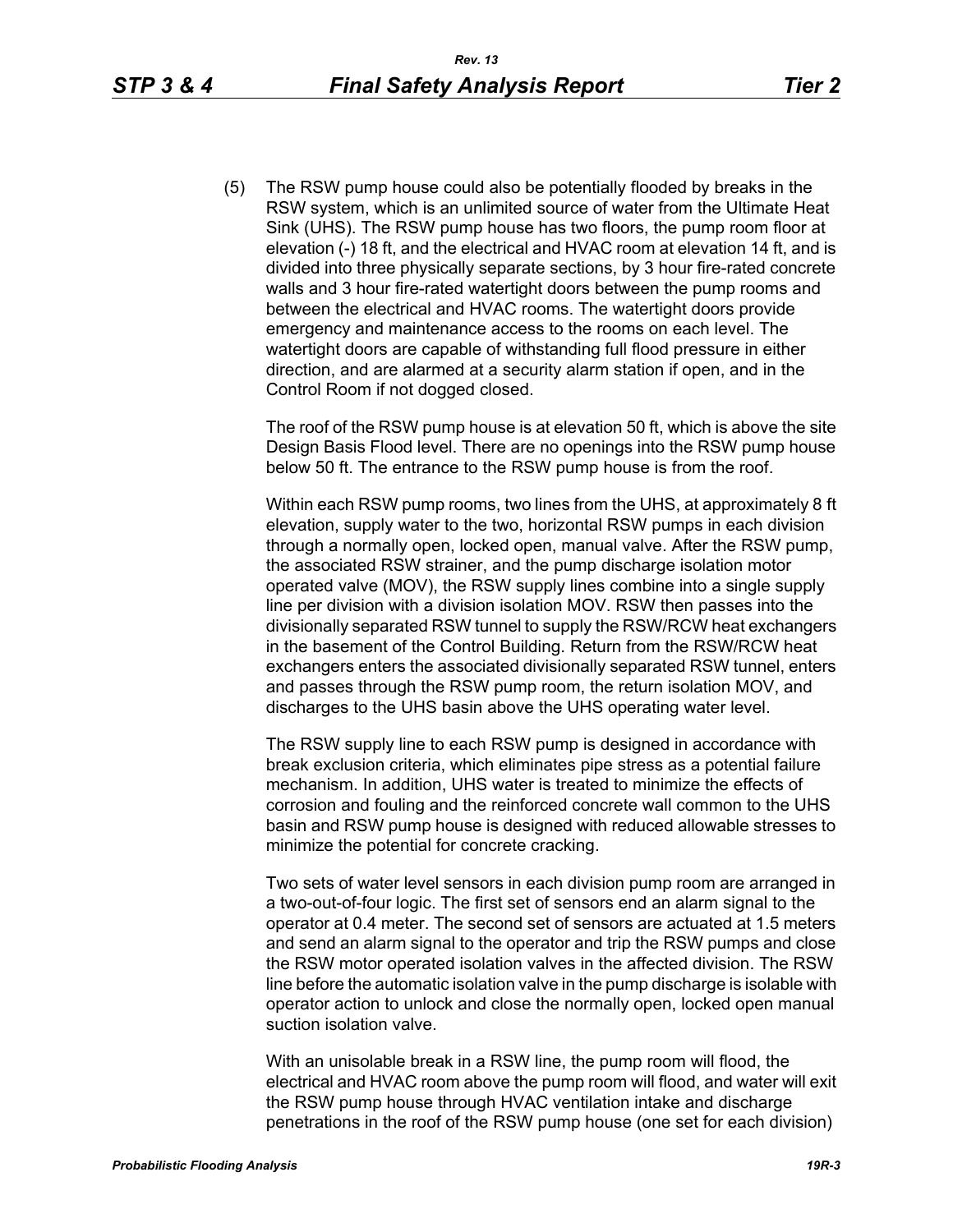disabling the associated RCW and essential core cooling system division. The other two safety division (or alternate means) would remain undamaged and able to be used to achieve safe shutdown. The estimated core damage frequency from RSW pump house flooding is extremely small.

Fire Water System breaks could cause flooding in a single RSW division, but the division separation described above serves to limit the effects of Fire Water System breaks to that RSW division. The expected flood effects from fire water system breaks in a single RSW division are not expected to be as severe as the RSW piping breaks analyzed because the flow rates are significantly less allowing more time for operator action to stop or reduce the flow. The core damage frequency for fire water flooding in the RSW pump house is extremely small.

The total RSW pump house flooding core damage frequency is extremely small.

(6) *(4) The total RSW pump house flooding core damage frequency is extremely small. The estimated total core damage frequency from internal flooding is very small for a high PCHS. This low risk level is attributable to the relatively*  low probability of large internal floods and the physical separation of certain *safety equipment in the ABWR design. It is highly unlikely that a single flood can result in loss of more than one safety division. Where there is a potential for large flood sources to affect equipment in more than one division, instrumentation for detecting the flood and isolating the flood source is provided. The two remaining safety divisions and alternate core cooling and decay heat removal features (e.g., AC independent water addition, power conversion system) give high assurance of achieving safe shut down.*

# **19R.3 Screening Analysis (Water Sources and Buildings)**

*In order to focus the flooding analysis on buildings and water sources that have the potential to cause flooding concerns, a screening analysis was completed to eliminate sources and buildings that, for various reasons, do not require further analysis.*

*The screening analysis was carried out for each of the buildings. From a safe shutdown perspective, the radwaste building does not contain any equipment that is required for safe shutdown and because of physical separation, flooding cannot affect safe shutdown equipment in other buildings. Therefore, the radwaste building was not evaluated further for flooding concerns. Failure of seals in the radwaste tunnels between buildings was determined to result in several orders of magnitude lower core damage frequency than direct flooding due to pipe breaks in the buildings and was not included in the flooding event trees. Adequacy of these seals should be confirmed by the COL applicant. The turbine building does not contain any safe shutdown equipment but a flood could cause a turbine trip which is an accident initiator. Also, the turbine building is next to the service building which is the access to the reactor and control buildings and so flooding between the two buildings must be considered. The reactor and the control buildings*, and the RSW pump house *contain safe shutdown equipment (e.g., RHR, RCIC, HPCF, RSW, Class 1E batteries). The flooding analysis*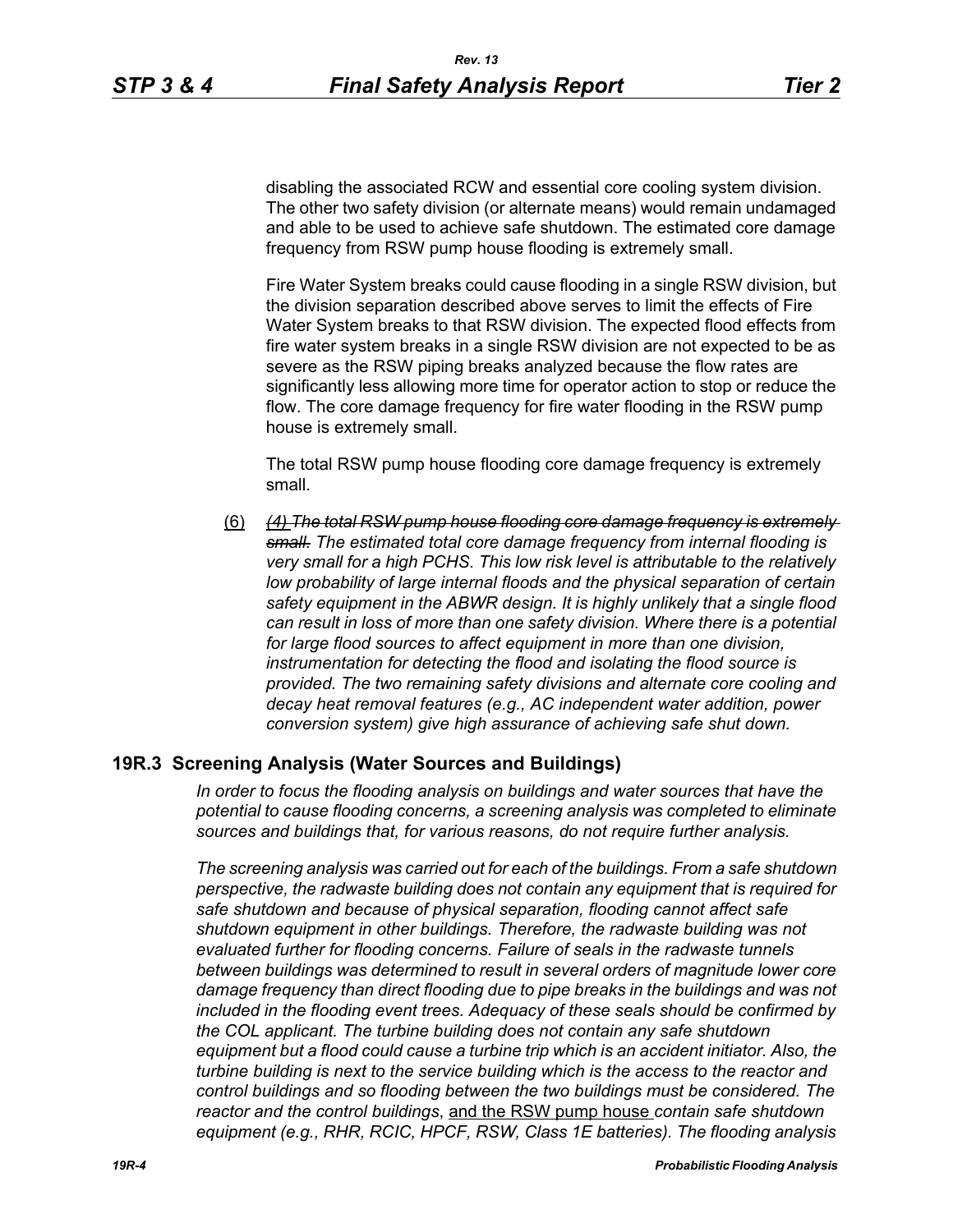*will thus focus on the turbine, control, service and reactor buildings*, and the RSW pump house*, all of which either contain safety-related equipment or where flood damage could result in plant transients.*

#### **19R.4 Deterministic Flood Analysis**

The following site-specific supplement presents the analysis performed for the RSW pump house internal flood.

*This subsection summarizes the physical design features of the ABWR that are capable of mitigating the effects of potential floods. A more detailed discussion of ABWR flooding features is contained in Tier 2 Subsection 3.4. The analysis will focus on the turbine, control, and reactor buildings,* and the RSW pump house.

#### **19R.4.2.4 Watertight Doors**

STP DEP T1 5.0-1

The following site-specific supplement presents the analysis performed for the RSW pump house internal flood.

*ECCS equipment rooms on the first floor of the reactor and control buildings*, the RSW pump rooms, and the RSW electrical and HVAC rooms *have watertight doors. Also, external entrances to the control and reactor buildings below* flood *level* (Refer to Section 3.4) *have watertight doors.* The external entrance to the RSW pump house is above the design basis flood level. *The entrance to other divisional rooms have fire rated doors. These doors are normally closed and are included in the security surveillance system. These doors can be opened only with a card key and if left open security personnel will be alerted immediately. This system gives high assurance that the divisional separation will not be breached due to a door being inadvertently left open. The alarm system can detect if a watertight door is closed but not if it is dogged.*  The watertight doors in the RSW pump house are alarmed in the Control Room if the door is not dogged. *A once per shift walkdown will ensure that watertight doors remain dogged when not in use.*

#### **19R.4.2.5 Floor Drains**

The following site-specific supplement presents the analysis performed for the RSW pump house internal flood.

*The reactor and control buildings*, and the RSW pump house *contain floor drains to direct potential flood waters to rooms where sumps and sump pumps are located. The drain system is sized to withstand breaks in the fire water system which is the most probable flood source for these two buildings. Sizing of the drain system will include provisions for plugging of some drains by debris.*

# **19R.4.3 Turbine Building Features**

 $STP$  DFP 12-2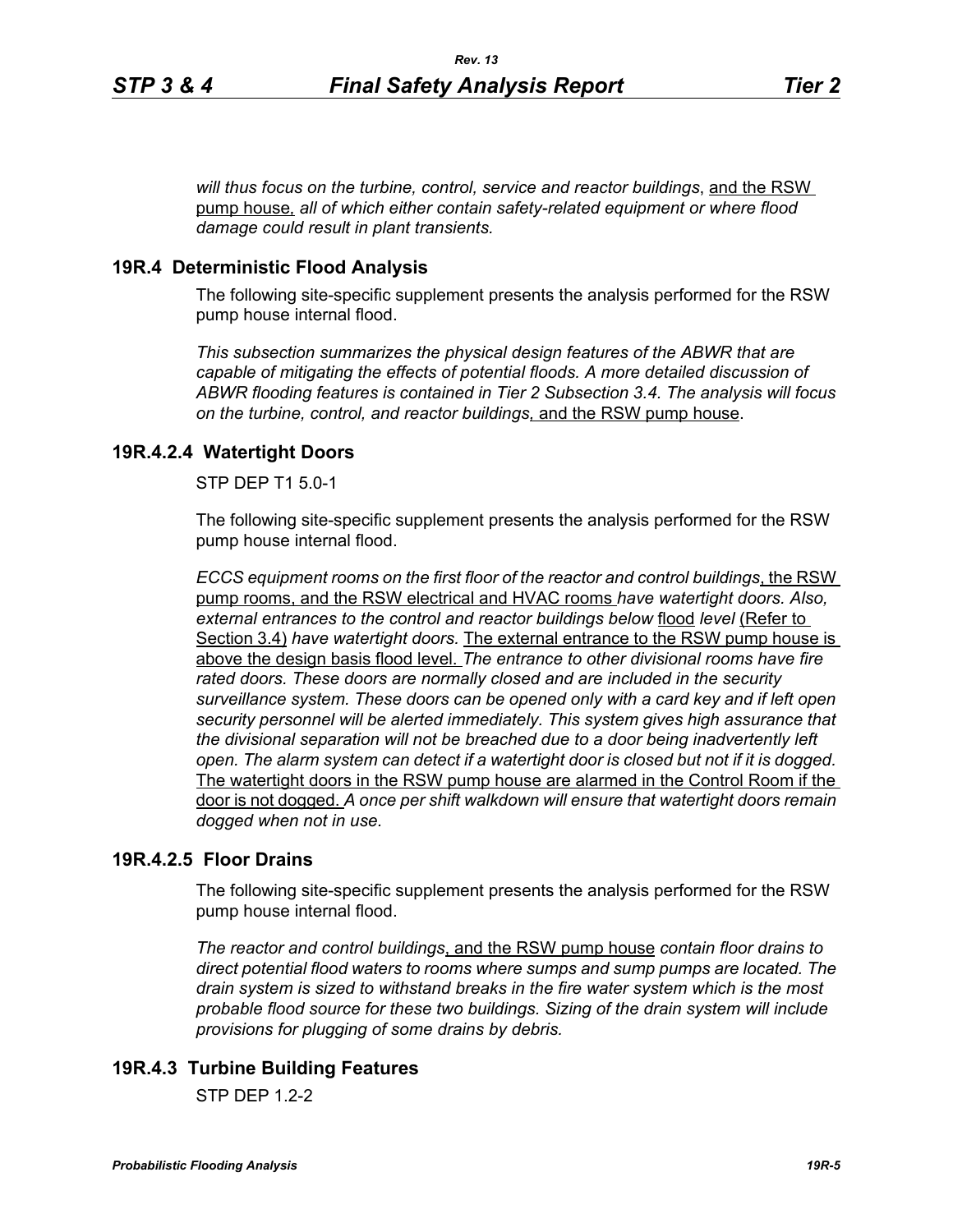*There is no safety-related equipment located in the* The *turbine building. It is included as part of the detailed flood analysis because it containsnon safety-related equipment (e.g., condenser, condensate pumps) that could be used to achieve safe shutdown if required, a turbine building flood could result in a turbine trip which is a transient initiator, and because it is connected to the control and reactor buildings through the service buildings access tunnel. Since the control and reactor buildings contain safetyrelated equipment, interbuilding flooding must be addressed.*

STP DEP 10.4-2

*If either the circulating or turbine service water systems were to develop a leak and flood the turbine building, several features exist to mitigate the consequences of the flood. There are* four circulating water pumps and three turbine service water pumps with **threefour** circulating water pumps and two turbine service water pumps in operation *supplying water* from the intake structure to the screenhouse *to the turbine building. Each pump has an associated motor operated isolation valve* with the isolation valve on any idle circulating water pump closed. *The condenser pit has redundant water level sensors arranged in a two-out-of-four logic. If flooding were to occur, the level sensors would alert the control room operator, trip the CWS pumps and close CWS valves. For breaks in the TSW system, adequate time (greater than 2 hours) is available for operator action to trip pumps, or close isolation valves, or open the truck entrance door.*

#### **19R.4.4 Control Building**

STP DEP 19R-1

*The RCW/RSW rooms contain two sets of diverse safety grade level sensors in a two out of four logic. The first set is located at 0.4 meters from the floor and is intended to alert the control room operator to investigate for the presence of water in the RCW/RSW rooms. The second set of sensors are located at 1.5 meters and informs the control room operators that a serious condition exists that needs immediate attention. In addition, the upper level sensors trip the RSW pumps and close*  redundant supply side *motor operated isolation valves in the RSW system of the affected division.* Redundant motor-operated valving is provided to ensure that the UHS basin water does not gravity drain to the control building.

*Anti-siphon capability (e.g., vacuum breakers, air breaks) is included to prevent continued flooding in the event that the RSW pump is tripped but the isolation valves do not close. Figure 19R-2 depicts the RSW system. Given that the pumps have tripped, actuation of the anti-siphon* redundant automatic isolation *capability will terminate the flood. The ABWR UHS cannot gravity drain into the control building.*

*From the above, it is concluded that the only flooding concern in the control building is a leak in the RSW system that threatens the RCW system motors in the RCW/RSW*  rooms. If the upper level sensor alarms, it is a clear indication of a major RSW system *leak in the RCW/RSW room.*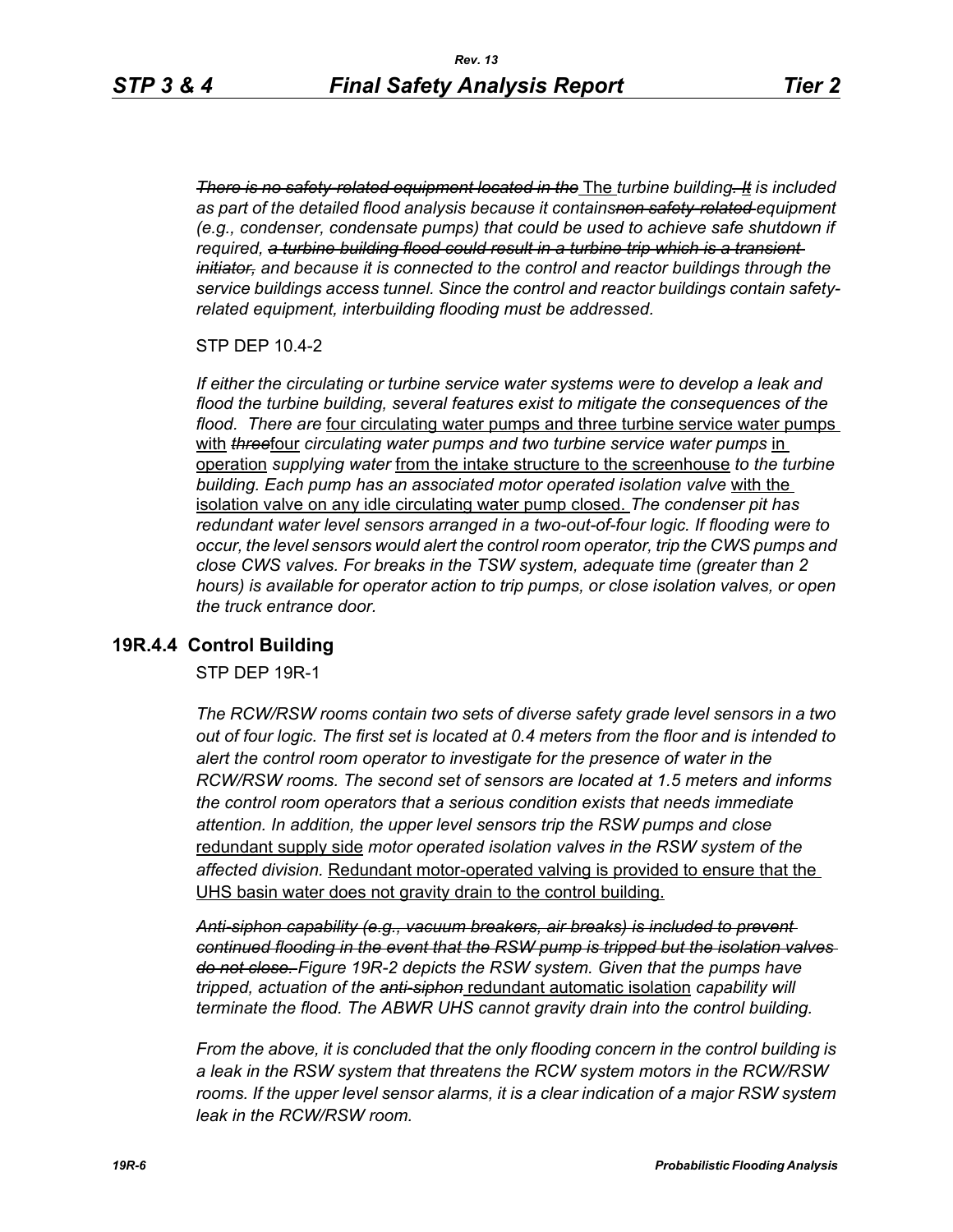*The following assumptions are used in this "worst case" control building flood:*

- *(1)* The ultimate heat sink (UHS) is at an elevation higher than the control building RCW/RSW rooms such *thanthat* draining *siphoning* of UHS water through the RSW system to the RCW/RSW rooms is possible.
- *(2) There is a maximum* approximately *of* 580*4000 meters of pipe (*270 m*2000 each for supply and* 310 m *return) between the UHS and RCW/RSW room which can be discharged to RCW/RSW room following RSW pump trip.*
- *(3) The size of the RSW crack is about 103 cm2 (16 in2) per ANSI/ANS-58.2 and BTP MEB 3-1.*
- *(4) The leak occurs in the RCW/RSW room.*
- *(5) No operator action was assumed.*

*The results of this "worst case" control building flood are:*

- *(1) A leak occurs in the RCW/RSW room with the RSW pump running and the lower level sensor alarms at 0.4 meters.*
- *(2) The water level continues to rise and reaches the high level sensor. The RSW pumps in the leaking division are tripped* and redundant supply isolation valves are automatically isolated *at 1.5 meters*.
- *(3) Water flows into the RCW/RSW room from the 4000*580 *meters of RSW pipe outside the control building.*
- *(4) No water leaves the flooded room and only one division of RCW is affected.*

#### **19R.4.6 RSW Pump House**

The following site-specific supplement presents the analysis performed for the RSW pump house internal flood.

The RSW pump house contains the safety-related RSW pumps and support equipment that could be used to achieve safe shutdown. Potential flooding of the RSW pump house could thus negatively impact the plant's ability to reach and maintain safe shutdown.

Of the two sources of water in the RSW pump house listed in Table 19R-1, the fire water system flowrate is low and the system contains a flow alarm to alert the operator to a potential flooding condition. Adequate time would be available to locate and isolate fire water system leaks before any safety-related equipment would be damaged.

The only flooding concern in the RSW pump house are potential leaks in the RSW system from the UHS, which is an unlimited source. Leaks in the RSW piping could cause flooding damage to the RSW pumps in the bottom floor and, if unisolated, the electrical and HVAC equipment in the floor above. The three RSW divisions are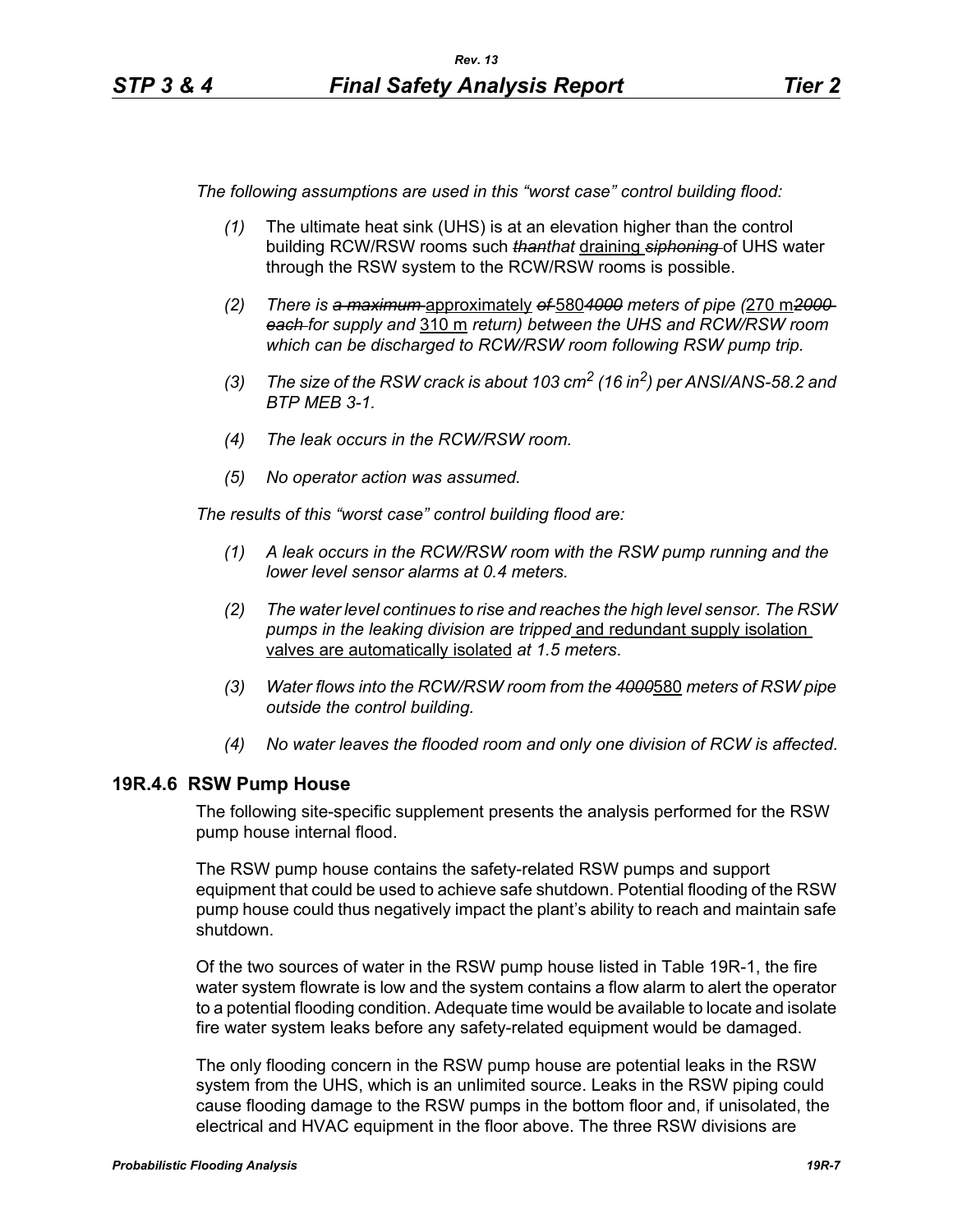physically separated into watertight compartments to the roof level. Each room is equipped with a sump pump.

Two sets of water level sensors in each division pump room are arranged in a two-outof-four logic. The first set of sensors send an alarm signal to the operator at 0.4 meter. The second set of sensors are actuated at 1.5 meters and send an alarm signal to the operator and trip the RSW pumps and close the RSW motor-operated isolation valves in the affected division. The RSW line before the automatic isolation valve in the pump discharge is isolable with operator action to unlock and close the normally open, locked open manual suction isolation valve.

From the above, it is concluded that the only flooding concern in the RSW pump house is an unisolable leak in the RSW piping that threatens the RSW motors and associated support equipment. If the upper level sensor alarms, it is a clear indication of a major RSW system leak in the RSW pump house.

The following assumptions are used in this "worst case" RSW pump house flood:

- (1) The size of the RSW crack is approximately 103  $\text{cm}^2$  (16 in<sup>2</sup>) per ANSI/ANS-58.2 and BTP MEB 3-1.
- (2) The leak occurs in the RSW pump room.
- (3) No operator action was assumed.

The results of this "worst case" RSW pump house flood are:

- (1) A leak occurs in the RSW pump room and the lower level sensor alarms at 0.4 meters.
- (2) The water level continues to rise and reaches the high level sensor. The RSW pumps in the leaking division are tripped at 1.5 meters.
- (3) Water flows into the RSW room from the UHS.
- (4) No water leaves the flooded division until it exits the HVAC supply and return at the roof of the RSW pump house. Only a single division of RSW and ECCS is affected.

From the above, it is concluded that there are no flooding concerns in the RSW pump house because most sources of water are either not large enough or leak at small enough rates that no equipment damage could reasonably occur. The only potential water source of concern is the RSW system and only one division of RSW would be affected. The reactor could be brought to safe shutdown using equipment from the other two divisions.

#### **19R.5.2 Methodology**

The following site-specific supplement presents the analysis performed for the RSW pump house internal flood.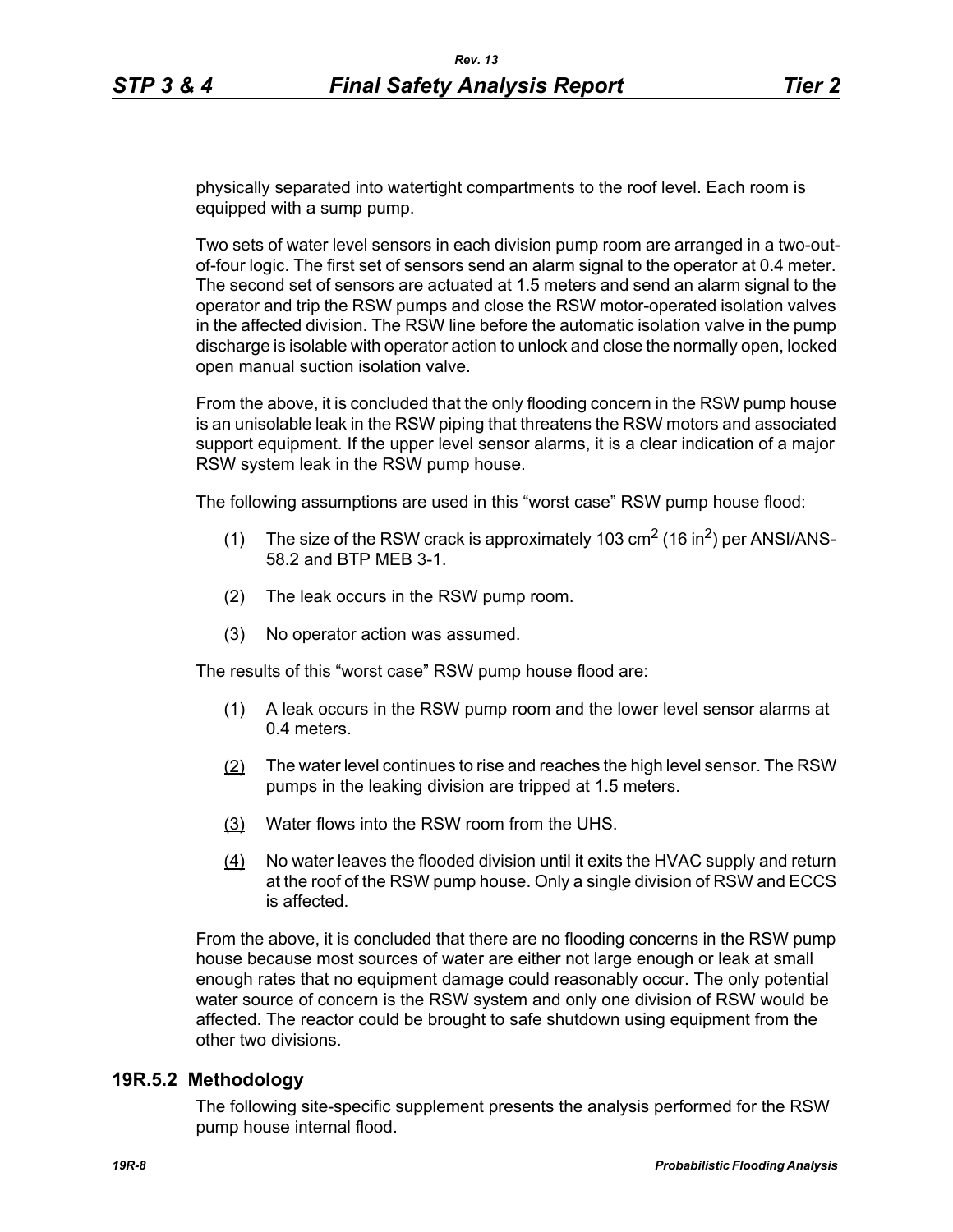(5) For the RSW pump house flood evaluation, the data developed to quantify the Control Building flooding is used to perform a similar bounding evaluation of the consequences of flooding in the RSW pump house.

### **19R.5.3 Turbine Building**

#### STP DEP 1.2-2

*The turbine building does not contain any safety-related equipment* with the exception of instrumentation associated with Reactor Protection System and condensate pump motor trip circuit breakers*. But*Although the instrumentation and the circuit breakers are located at or above elevation 19700 TMSL (59'-3 1/2" MSL) well above the internal flood level described below and the external flood level of 40.0 ft MSL and prevented from the floods, *the flooding of the turbine building can initiate a reactor trip and may impact the safe shutdown of the plant if the water reaches the control building through the service building access tunnel. There are several water sources listed in Table 19R-1 that may leak into the turbine building. Only the two unlimited water sources (circulating water and turbine service water) are capable of flooding the turbine building and threatening safety equipment in the control building.*

#### STP DEP 10.4-2

The following site-specific supplement addresses the STP Site being a high PCHS design and having all openings to safety-related buildings below flood level closed.

*The circulating water system (CWS) has three* four *pumps* located in the main intake structure *and each pump has an associated motor operated isolation (shutoff) valve.*  All of the four pumps are normally operating. *The turbine service water (TSW) system has three pumps and three motor operated isolation valves. For a* the *high power cycle heat sink*PCHS *plant design* at STP 3 & 4 *(i.e., the heat sink is at an elevation higher than grade level of the turbine building), an additional isolation valve is installed in each line. All of these are classified as non-safety grade equipment. If a large pipe break develops either in the CWS or TSW piping and initiates flooding in the turbine building, it is necessary either to trip all of the pumps (for a low heat sink) or to close all of the valves of the associated system to terminate the flood. Four redundant safety grade water level sensors (operating in a two-out-of-four logic) in the condenser pit of the turbine building will generate a signal to alert the control room operator and trip all pumps and close all isolation valves in the CWS. TSW breaks must be manually mitigated but, due to the lower flow rate (Compared to CWS), sufficient time is available to trip the pumps or close isolation valves from the control room. A turbine trip and reactor shutdown will be initiated as a consequence of turbine building flooding.*

*If one or more pumps fail to trip or its associated valves fails* fail *to close, the water level may rise up to the top of the condenser pit and reach grade level. If the operator received an alarm from the level sensors, even though the automatic protective features failed, the operator could open the truck entrance door (roll up type door) to allow the flood water to exit the building. If the operator does not receive an alarm, it is assumed that insufficient time will be available for the operator to open the truck door*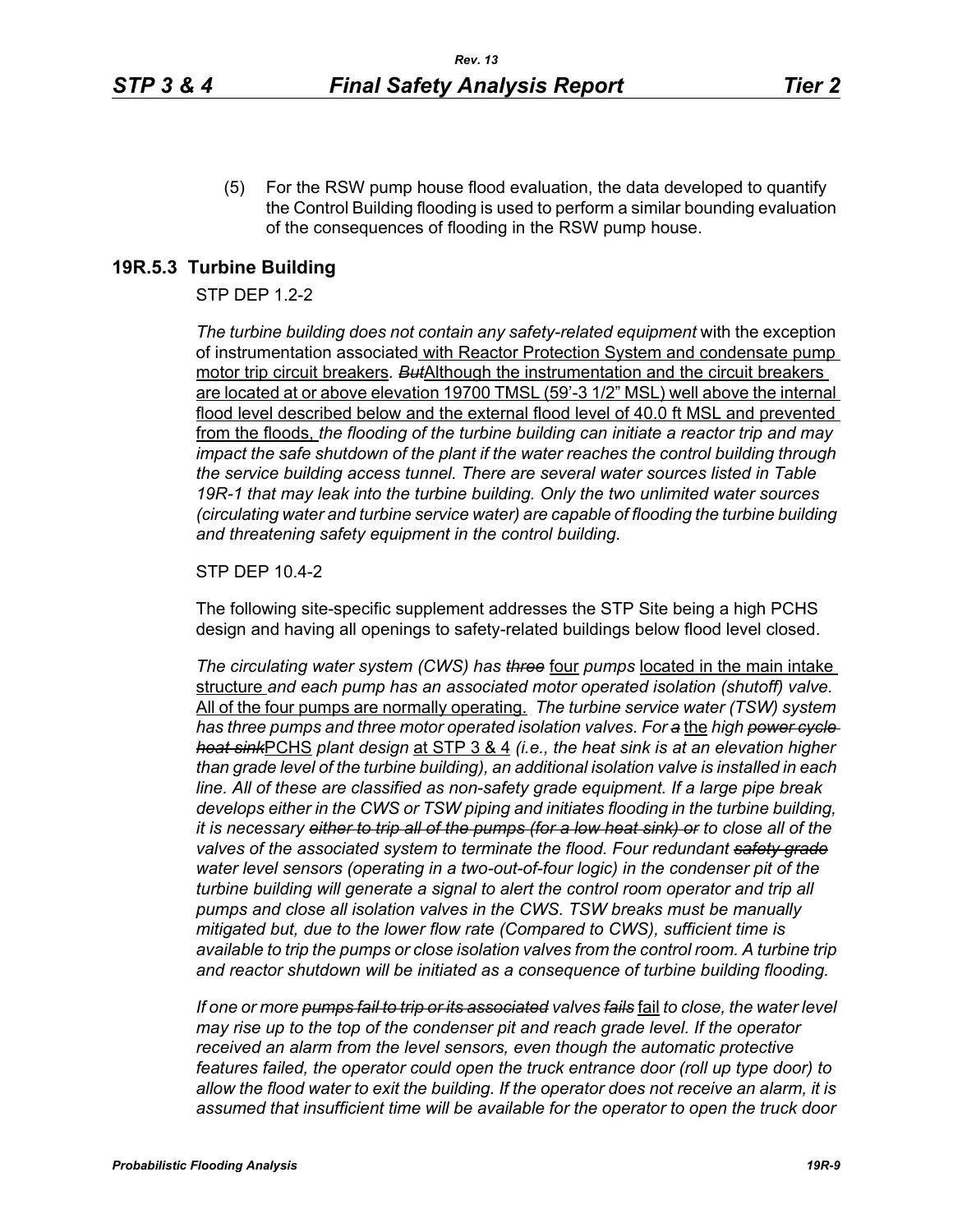for a CWS break before the water level would effectively cause binding of the door and *prevent opening. For TSW breaks, greater than 2 hours is available to open the door.*

*If the service building door fails open, the flood rate into the service building could be high enough to flood the service building to a significant level. Since the service building is the main entrance to the plant, personnel would hear or see the flood water and alert operators in the control room. Operator action could then be taken to manually trip the CWS or TSW pumps or close CWS or TSW valves. This is assuming that the level sensors failed but control circuitry for pump trip/valve isolation was still available.*

*If these actions failed, the flood waters would fill up the service building and could potentially enter the control or reactor buildings through several external normally closed watertight doors. On the first floor of the service building there is a watertight door which allows entrance to the reactor building cooling water (RCW) heat exchanger rooms. Failure of this door could allow the flood waters to damage equipment in all three safety divisions and potentially the battery room on the next*  level. If the watertight door to the RCW rooms does not fail, the water level would rise *up in the service building to the next level where there are two watertight doors, one to the battery rooms of the control building and another to the reactor building clean access area. Failure of the watertight door to the battery rooms is assumed to result in core damage as loss of all DC (batteries and battery chargers) will occur. DC power is required for control of safe shutdown systems or to depressurize and use non-safetyrelated makeup sources such as condensate or AC independent water addition systems. Failure of the watertight door to the reactor building clean access area could result in damage to all three electrical divisions. If none of these watertight doors fail, flooding could continue to the next level where a normally open watertight door*, normally closed except for routine ingress and egress, *allows access to the control room area. Given the extensive flooding which had occurred to this point, the operators would have sufficient time and warning to* ensure that *close this watertight door* is closed*. If the door failed or the operators failed to close it, no core damage should occur because automatic initiation of safety systems such as the high pressure core flooder would ensure that the core remained covered with water. Continued flooding would then reach grade level where the water could exit the service building through the main entrance. It is assumed that failure of any of the external watertight doors (except the control room door) results in core damage.*

*Figures 19R-7 and 19R-8 are event trees which describe the turbine building flooding*  for low and high Power Cycle Heat Sink (PCHS) configurations, respectively. Note that Figure 19R-7 does not apply to STP 3 & 4 because they are a high PCHS design as described in Section 2.4S.1.1. *The accident progression due to a large pipe break in the CWS (the worst case flooding) is described in the event tree. As the CWS break is bounding, no TSW flooding event trees were developed. The success or failure of each flood mitigating feature in the event tree diagram may have a significant impact on the result of accident progression. The event trees in Figures 19R-7 and 19R-8 are described as follows:*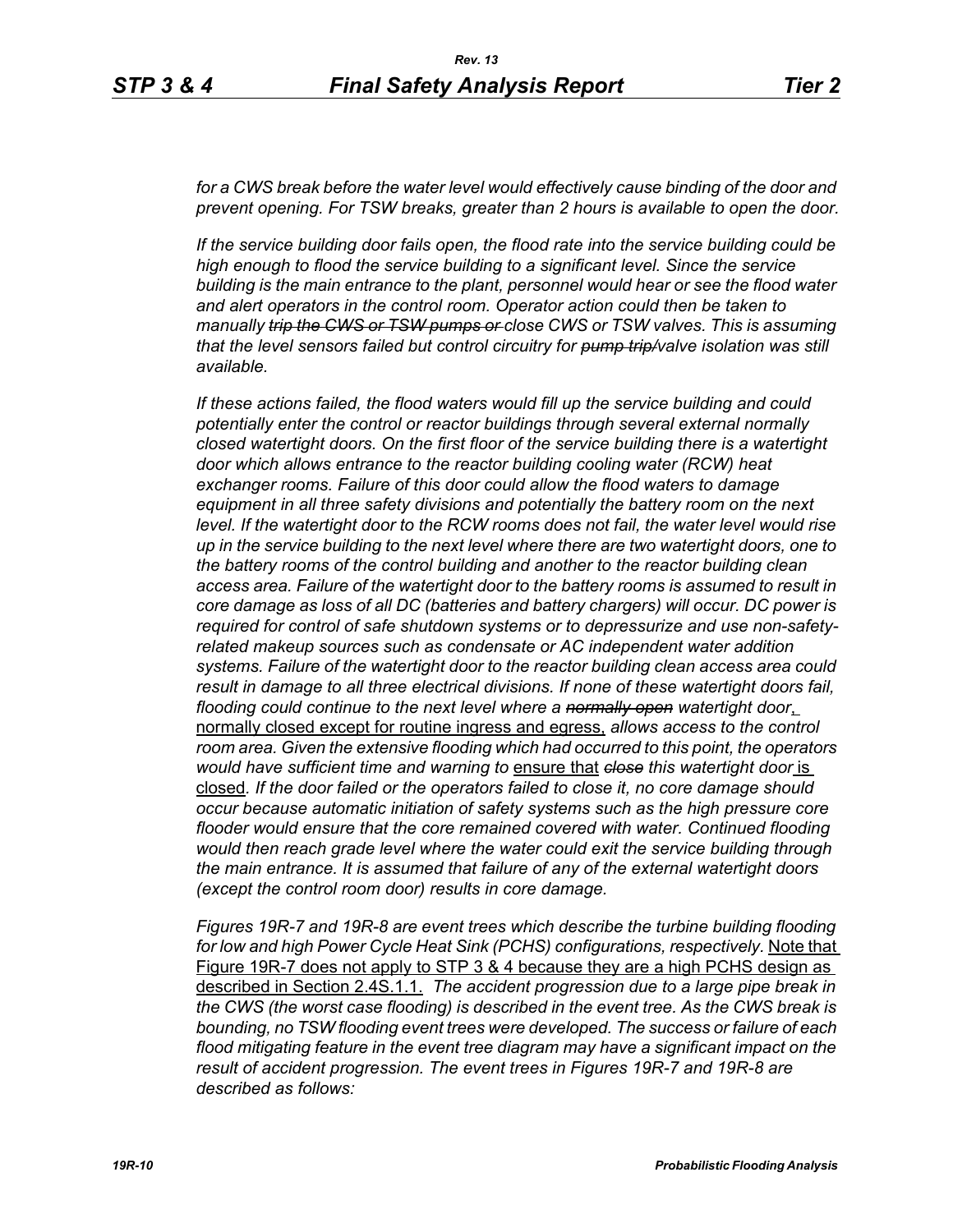- *(2) Four redundant safety-grade water level sensors (operating in two-our-offour-logic) in the condenser pit of the turbine building detect and alert control room operators about flooding (detection).*
- *(3) The bus breaker and/or pump breakers of CWS pumps open and trip all three*  operating *pumps (flooding prevention for low PCHS). Although siphoning could occur if the PCHS was higher than the bottom of the condenser pit, the siphon could not cause flooding to grade level. Therefore, the flood would be contained within the turbine building. In case of* the *high PCHS* design of STP 3 & 4, *the success probability of this feature is* not credited for turbine building flood mitigation *assumed to be zero.*
- *(4) CWS isolation valves close (flooding prevention for high or low PCHS).*
- *(8) The control room operator can prevent flood damage to safety-related equipment by manually tripping the GWS pumps or closing the CWS valves. It is assumed that if automatic features failed (given that the sensors did not*  fail) that control room actuations would also fail. If the sensors failed though, *it may be possible to manually close the valves or trip the pumps from the control room once the operator is aware of the flooding condition. The probability of success is higher if the sensors did not fail because the operator would receive two indications of flooding: early in the scenario from the sensors in the turbine building and later from personnel in the service building if the flood were to propagate to that point. In either case, the watertight doors in the control and reactor buildings can prevent damage to safety-related equipment.*

*The description of flooding for a high PCHS is the same as for a low PCHS except that the pump tripping feature is not credited.*

*The core damage frequency for turbine building flooding is extremely small for a low PCHS and slightly higher for a high PCHS* design of STP 3 & 4*.*

# **19R.5.4.1 RSW Line Breaks**

STP DEP 19R-1

*The RSW system is the only unlimited water source that could cause substantial flooding in the control building (Table 19R-1). It is highly unlikely that RSW flooding could damage more than one safety division. But the occurrence of several unlikely random failures and operator errors could result in flooding damage to equipment in all three RCW divisions.* 

*The safety-related RCW motors are located on the -8,200 mm elevation (the lowest level of the control building) in three RSW/RCW rooms which are physically separated from each other by concrete walls and watertight doors. Each RSW/RCW room is also equipped with a sump pump.*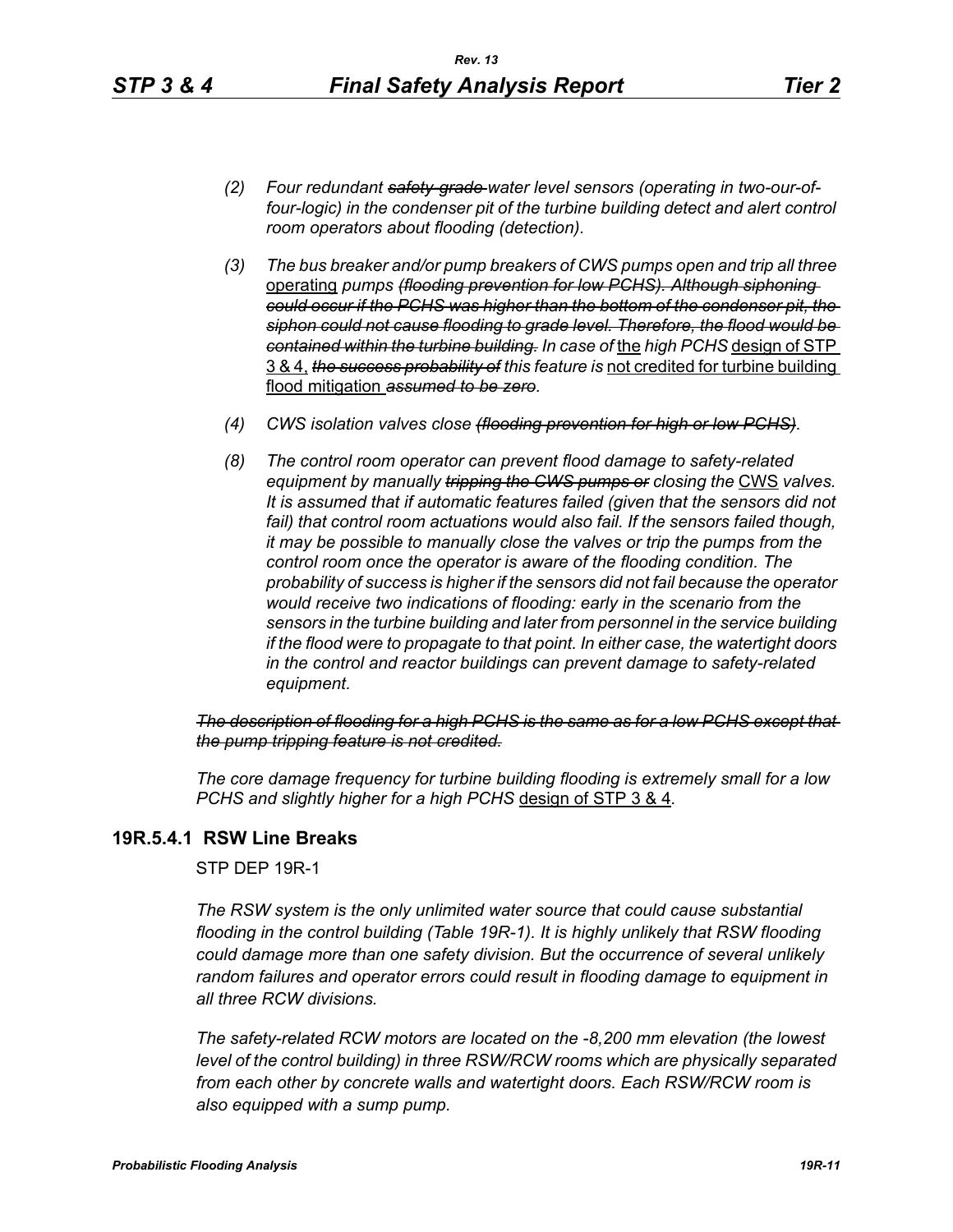*Each of the three RSW divisions has two safety grade pumps* and *safety grade motor operated isolation (shutoff) valves, and anti-siphon capability (e.g., vacuum breaker) (Figure 19R-2). During normal operation, one pump in each divsion*division *is operating and the other pump is in standby. If a large leak or a pipe break develops in any one of the RSW/RCW rooms, tripping the pump and closing the associated valves in the affected division will stop the flooding. If the RSW pump trips* and*but* one *isolation valves fail*s *to close, then the* redundant set of isolation valves *anti-siphon capability prevent continued flooding. Four redundant safety grade water level sensors (operating in a two-out-of-four logic) at the lower level (0.4 meter) of the control building will generate a signal to alert the control room operator. If the control* room operator fails to take appropriate action to stop the water flow, the second set of *level sensors will actuate when the water reaches the 1.5 meter level of the room. At this level, the sensors (operating in two-out-of-four logic) not only send an alarm signal to the operator but also trip the affected RSW pump and close all the isolation valves. The upper level sensors are diverse from the lowest level sensors.*

### **19R.5.6 RSW Pump House**

The following site-specific supplement presents the analysis performed for the RSW pump house internal flood.

The RSW pump house contains the safety-related RSW system, which is used to remove the heat from the RCW heat exchangers. The RSW pump house could potentially be flooded by the RSW system which is an unlimited water source. Unisolated breaks in the fire water system could cause inter-divisional flooding since the RSW divisional separation splits the RSW pump house into three, watertight compartments. Watertight doors separate the RSW divisions.

#### **19R.5.6.1 RSW Line Breaks**

The UHS is an unlimited water source that could cause substantial flooding in the RSW pump house (Table 19R-1). It is highly unlikely that RSW flooding could damage more than one safety division. But the occurrence of several unlikely random failures and operator errors could result in flooding damage to equipment in all three RSW divisions.

The safety-related RSW pump motors are located on the lowest level of the RSW pump house in three RSW pump rooms which are physically separated from each other by concrete walls and watertight doors. Each RSW pump room is also equipped with a sump pump.

Each of the three RSW divisions has two safety grade pumps, safety grade discharge MOVs, a common header supply and return MOV and manually operated, normally open and locked open pump suction isolation valves. During normal operation, one pump in each division is operating and the other pump is in standby. If a large leak or a pipe break develops in any one of the RSW rooms, tripping the pump and closing the associated MOVs in the affected division will stop the flooding if it is downstream of the pump discharge MOV or in the RSW return line to the UHS. If the break is upstream of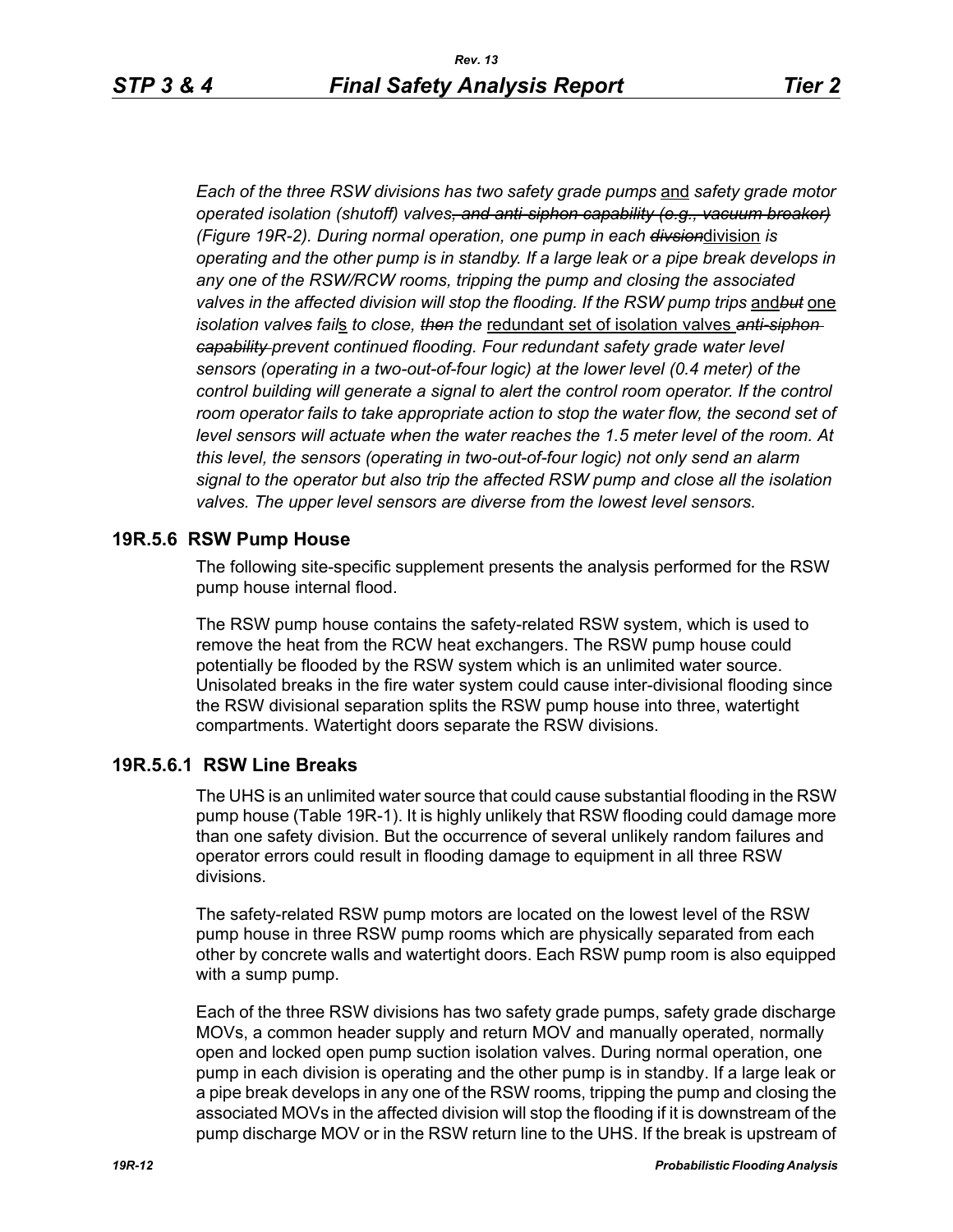the RSW discharge MOV, the break is unisolable without operator action to close the manually operated suction isolation valves. Four redundant safety-grade water level sensors (operating in a two-out-of-four logic) at the lower level (0.4 meter) of the RSW pump room will generate a signal to alert the control room operator. If the control room operator fails to take appropriate action to stop the water flow, the second set of level sensors will actuate when the water reaches the 1.5 meter level of the room. At this level, the sensors (operating in two-out-of-four logic) not only send an alarm signal to the operator but also trip the affected RSW pump and close all the isolation valves. The upper level sensors are diverse from the lower level sensors.

It is assumed that one division of RSW is lost in the event of flooding in the RSW pump room. Failure of the watertight doors between the RSW divisions will allow the flood water into a second, or third RSW pump room. Failure of all RSW pump rooms will require core cooling from the power conversion system or the AC independent water addition system (ACIWA).

A large pipe break in the RSW supply line in the RSW pump room is considered to be the worst case flooding in the RSW pump house. The description of events follows:

- (1) A large RSW pipe break occurs in an RSW pump room (flooding initiator).
- (2) Four redundant safety grade water level sensors located at the 0.4 m level detect and alert the control room operator about flooding (detection).
- (3) The operator investigates the presence of water and isolates the flooding by tripping the affected pump and/or closing the manually operated suction isolation valve (flooding prevention).
- (4) If the first level of detection fails or the operator fails to isolate the flowing water, then water continues rising in the room and the second set of diverse sensors located at 1.5 meters detects the water and trips the affected pump and closes the five automatic motor operated valves in the RSW division. Meanwhile the signal alerts the control room operator of the flooding condition (flooding prevention).
- (5) If the operator is successful in isolating the flooding, one safety division is assumed lost, otherwise the loss of all three safety divisions may occur (flooding mitigation).
- (6) In the unlikely event that the flood is not mitigated by automatic means or operator action, the water rises to the electrical and HVAC room and floods the entire RSW compartment. Water exits the compartment through the HVAC intake and discharge vents.
- (7) Failure of a watertight door at the pump room or the electrical and HVAC room could allow a second division of RSW to become flooded.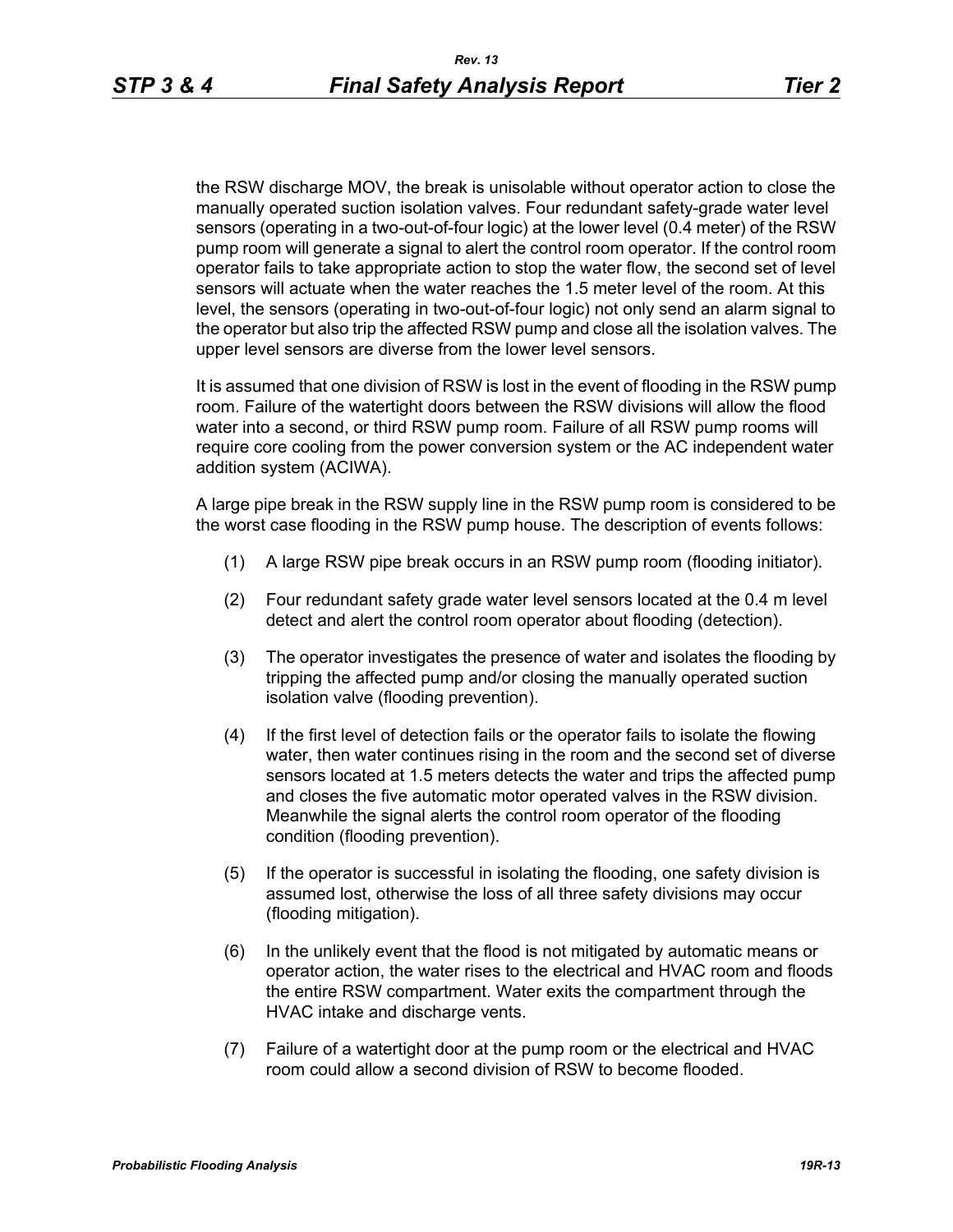- (8) Common cause failure of multiple watertight doors will disable the entire RSW system, forcing the plant to rely on the Power Conversion System and the ACIWA.
- (9) Reactor safe shutdown using available equipment (reactor shutdown).

The core damage probability for an RSW pump house flood is estimated to be extremely small.

#### **19R.6.1 Results**

The following site-specific supplement presents the analysis performed for the RSW pump house internal flood.

*The results from the ABWR probabilistic risk analysis are shown in Table 19R-6 for the turbine, control and reactor buildings*, and the RSW pump house*. This conservative bounding analysis shows that the CDF for internal flooding is very small and is less than the total plant CDF.*

# **19R.6.2 Insights Gained from Analysis**

STP DEP 19R-1

The following site-specific supplement presents the analysis performed for the RSW pump house internal flood.

*Completion of the ABWR probabilistic flooding analysis has led to the following insights on the flooding mitigation capability of the ABWR:*

- *(1) The ABWR due to its basic layout and safety design features is inherently capable of mitigating potential internal flooding. Safety system redundancy and physical separation for flooding by large water sources along with alternate safe shutdown features in buildings separated from flooding of safety systems give the ABWR significant flooding mitigation capability. Also, fire protection features such as floor and wall penetrations and fire barriers help to contain potential flood sources.*
- *(2) Due to the inherent ABWR flooding capability discussed above, only a small number of flooding specific design features must be relied on to mitigate all potential flood sources. The flood specific features are: watertight doors on control and reactor building entrances, ECCS rooms, and RCW rooms*, and all levels of the RSW pump house*; floor drains in reactor and control building; RSW pump trip,* redundant *isolation valve closure and actuation of anti*siphon capability on high water level in the RCW rooms or RSW pump rooms; *CWS pump trip and valve closure on high water level in the condenser pit; and sump overfill lines on floor B1F of the reactor building.*
- *(3) All postulated floods can be mitigated without taking credit for operation of sump pumps.*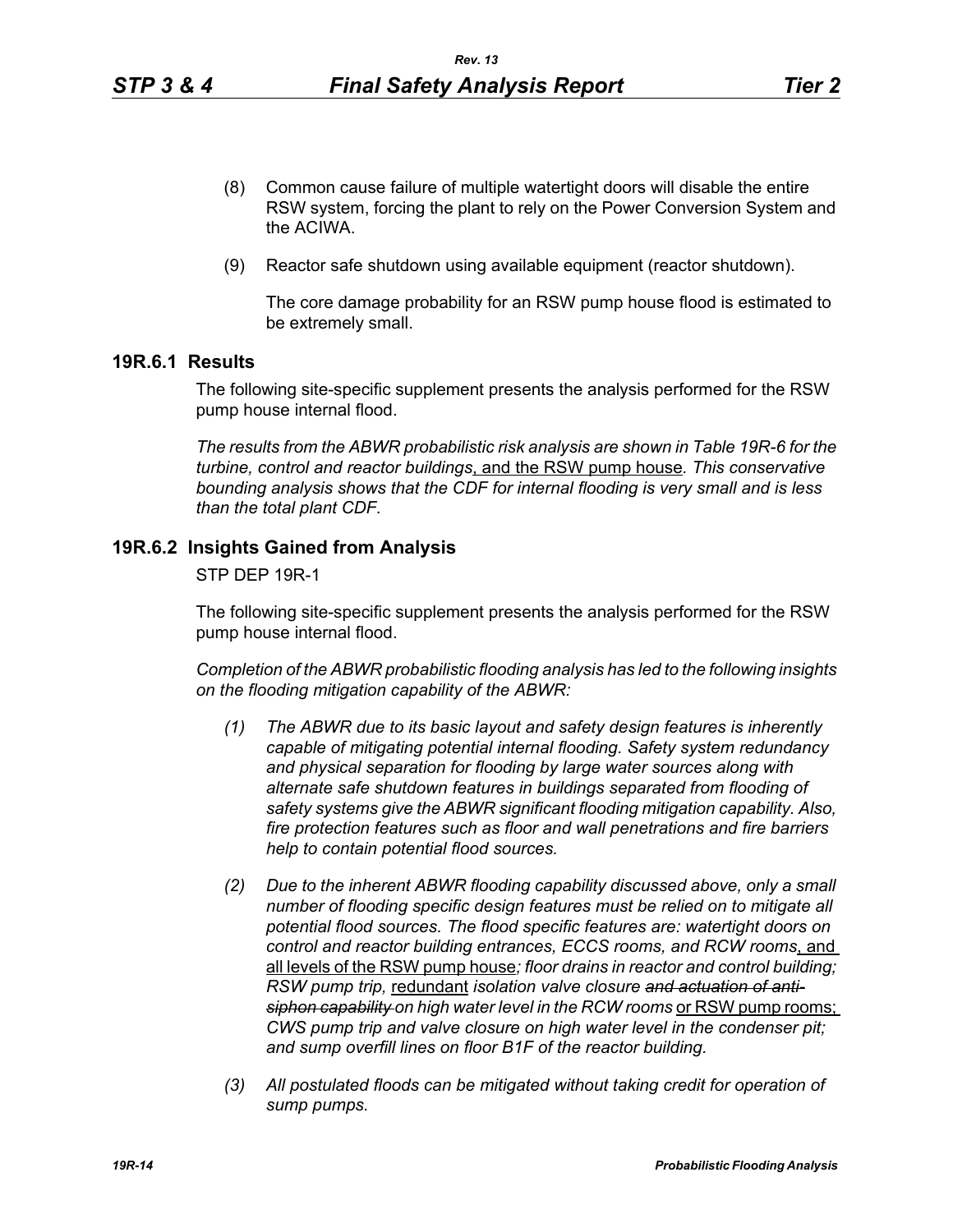*(4) While timely operator action can limit potential flood damage, all postulated floods can be adequately mitigated (from a risk perspective) without operator action.*

### **19R.6.4 Operator Actions**

STP DEP T1 5.0-1

The following site-specific supplement addresses the STP 3&4 design that has all openings to safety-related buildings below the Design Basis Flood (DBF) level closed.

*(1) Close* Verify all *watertight door*s *at* the *entrance to the control room* and Reactor Building *area*s are closed *if floods in the turbine building result in service building flooding.*

The following site-specific supplement presents the analysis performed for the RSW pump house internal flood.

(6) A leak in the RSW supply line before the manually-operated, locked open suction isolation valve cannot be isolated. This line is designed to break exclusion criteria which minimizes the likelihood of a major failure or leak.

*In the PRA, operator action of responding to a flood alarm has been modeled. Floods in the turbine, control and reactor buildings*, or the RSW pump house *result in alarms in the control room. It is assumed that flood procedures exist and operators are well trained to respond to flooding events. The operator failure probability depends upon the time available for taking action and are conservative values based on engineering judgment. The operator actions are not important in the sense that automatic actions will prevent core damage. However, timely operator action could limit the consequences of flood events.* 

# **19R.6.6 Conclusions**

The following site-specific supplement addresses the STP site being a high PCHS design.

*The conclusions from the ABWR probabilistic flooding analysis is that the risk from internal flooding is acceptably low. The estimated core damage frequency from all internal flood sources is very small for a low PCHS and slightly higher for a* the *high PCHS* design of STP 3 & 4*.*

## **19R.7 External Flooding Evaluation**

STP DEP T1 5.0-1

Summarized in the sections below is the probabilistic risk assessment (PRA) external flooding assessment for the STP 3 & 4 plants. External flooding is defined as intrusion of water from sources outside of plant buildings such that the ability of the plant to achieve safe shutdown is affected.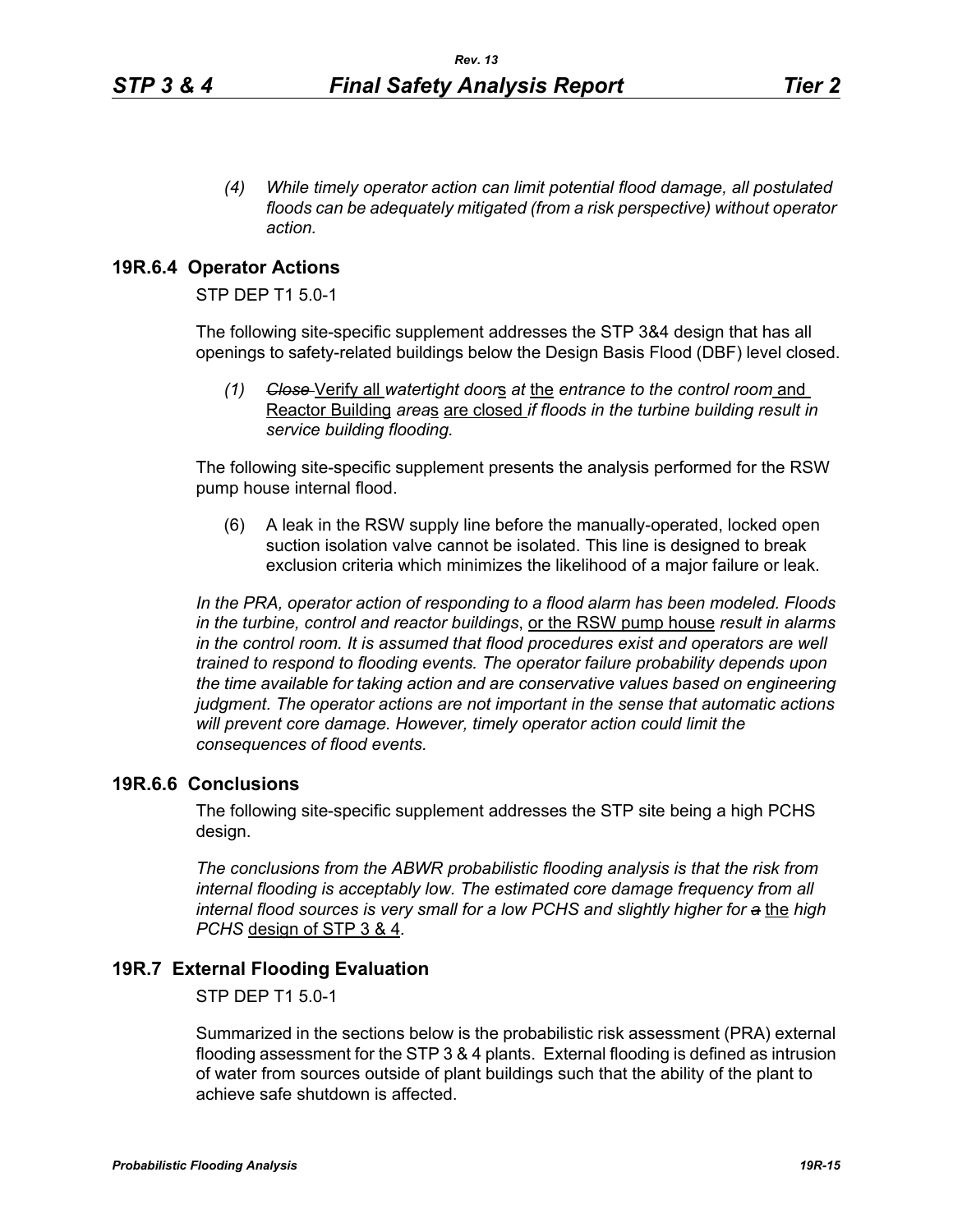# **19R.7.1 Methodology**

STP DEP T1 5.0-1

The "Addenda to ASME/ANS RA-S–2008, Standard for Level 1/Large Early Release Frequency Probabilistic Risk Assessment for Nuclear Power Plant Applications, ASME/ANS RA-Sa–2009" (Reference 19R-5), contains screening criteria for external events other than fire and seismic events in Subsection 6-2.3. In NUREG-1407 (Reference 19R-6), the NRC recommended a similar set of screening criteria for the Individual Plant Examination of External Events (IPEEE) required of all operating nuclear power plants.

In ASME/ANS RA-Sa–2009, Subsection 6-2.3, the fundamental criteria for screening external events other than fire and seismic events are as below:

> "There are three fundamental screening criteria embedded in the requirements here, as follows. An event can be screened out either

- *a.* if it meets the criteria in the NRC's 1975 Standard Review Plan (SRP) or a later revision; or
- *b.* if it can be shown using a demonstrably conservative analysis that the mean value of the frequency of the design-basis hazard used in the plant design is less than  $\sim 10^{-5}$ /yr and that the conditional core damage probability is  $\leq 10^{-1}$ , given the occurrence of the design-basis hazard event; or
- *c.* if it can be shown using a demonstrably conservative analysis that the CDF is  $<$ 10<sup>-6</sup>/vr."

The STP design for safety-related systems, structures and components satisfies the requirements of Standard Review Plan 3.4.2, Revision 3 which was in effect at the time of the Combined License Application. Criterion (a) of ASME/ANS RA-Sa–2009 Subsection 6-2.3 is satisfied for the external flood scenarios and these events are screened from detailed quantitative evaluation.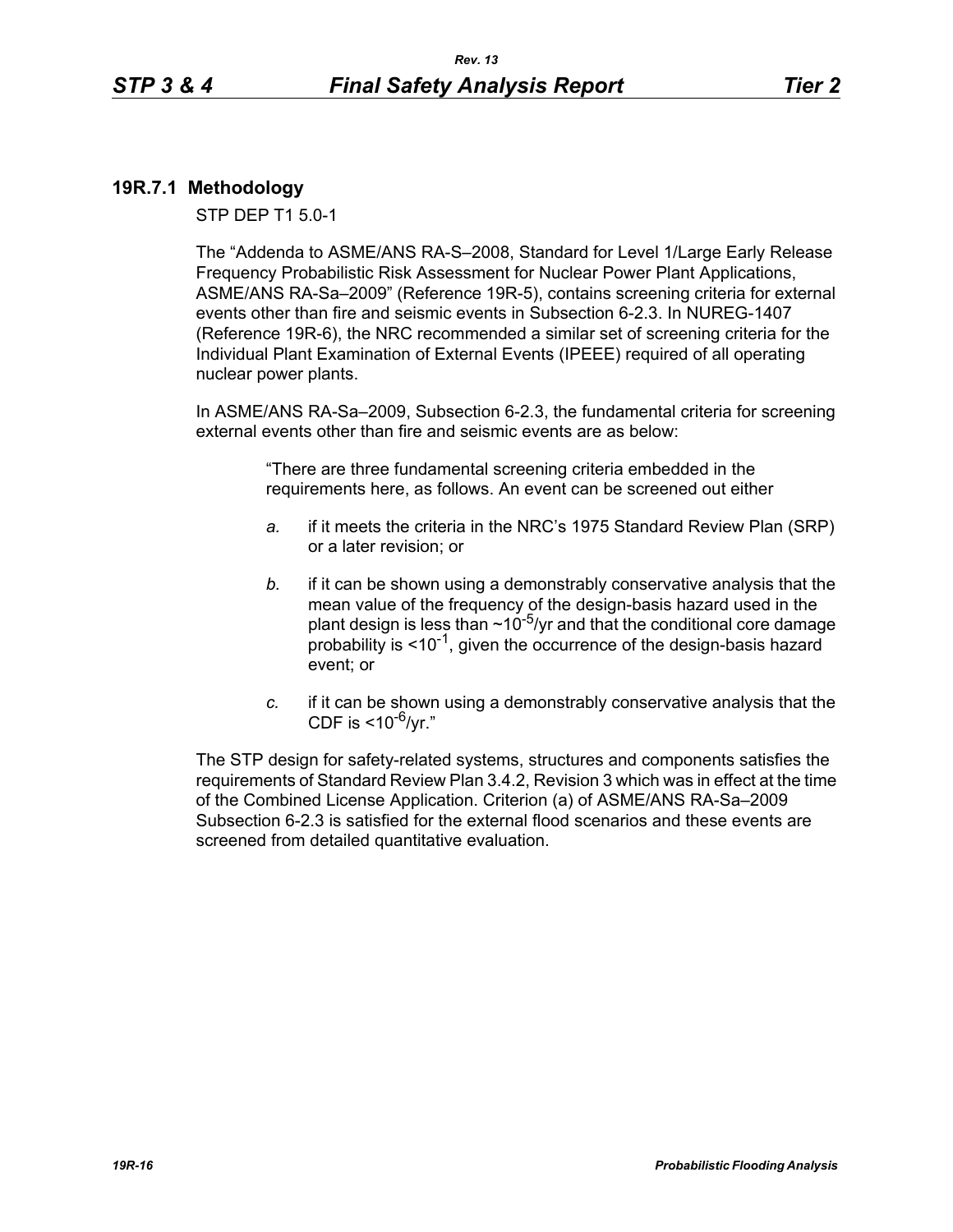#### **19R.8 References**

The following site-specific supplement provides references.

- 19R-1 STPEGS 1&2 UFSAR Section 2.4, Hydrologic Engineering, Revision 13.
- 19R-2 "Prediction of Embankment Dam Breach Parameters," DSO-98-004, Dam Safety Office, Water Resources Research Laboratory, US Department of the Interior, Bureau of the Interior, July, 1998.
- 19R-3 South Texas Project Electric Generating Station Level 2 Probabilistic Safety Assessment and Individual Plant Examination, Revision 0.
- 19R-4 ANS 2.8-1992, Determining Design Basis Flooding at Power Reactor Sites, American Nuclear Society, 1992.
- 19R-5 Addenda to ASME/ANS RA-S–2008, Standard for Level 1/ Large Early Release Frequency Probabilistic Risk Assessment for Nuclear Power Plant Applications, ASME/ANS RA-Sa–2009, American Society for Mechanical Engineers and American Nuclear Society, February, 2009.
- 19R-6 "Procedural and Submittal Guidance for the Individual Plant Examination of External Events (IPEEE) for Severe Accident Vulnerabilities," Report NUREG-1407, U.S. Nuclear Regulatory Commission (1991).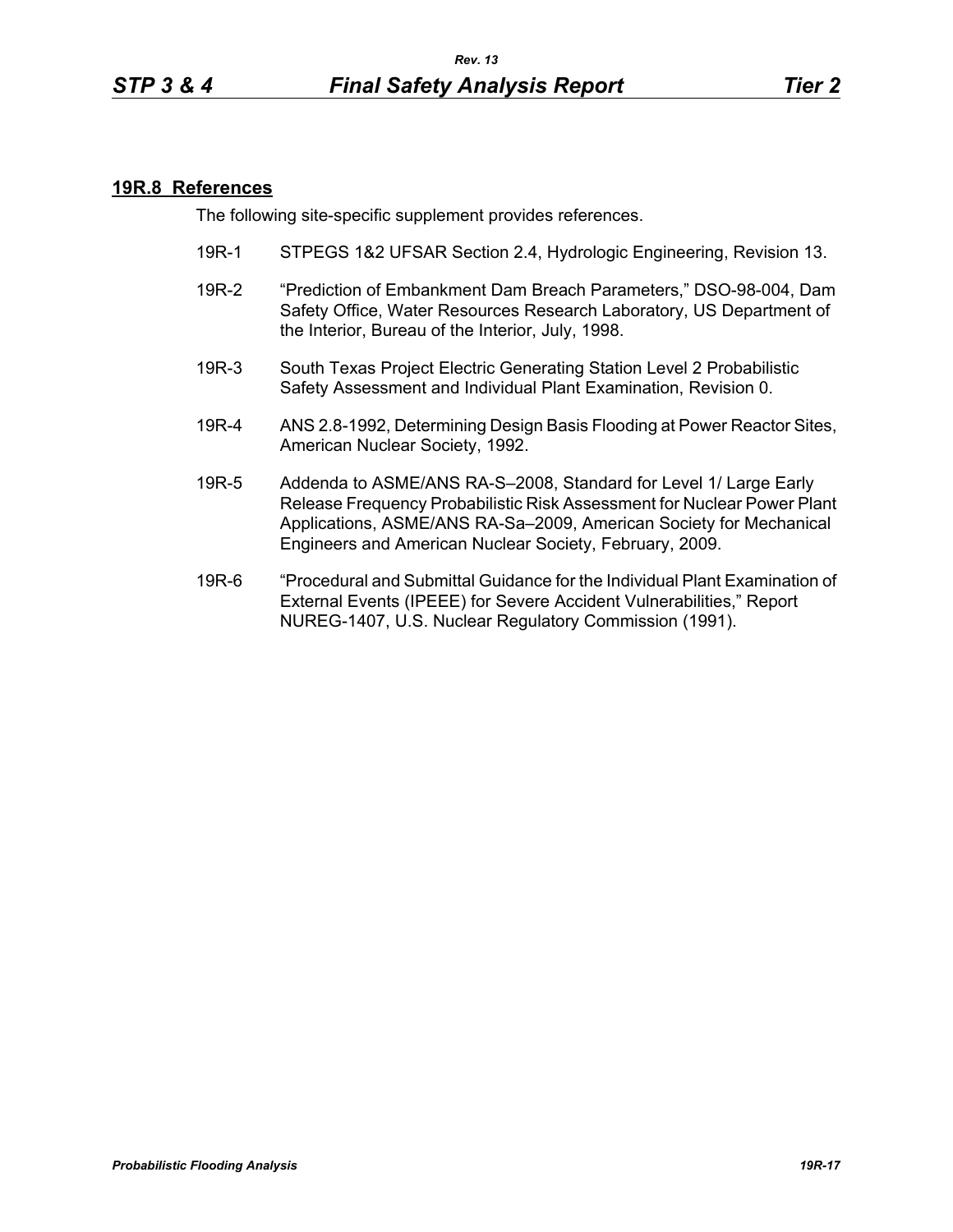| <b>Source</b>                                              | Capacity                                                           | <b>Flow Rate</b>                                                                                                     | <b>Turbine</b><br><b>Building</b> | <b>Control</b><br><b>Building</b> | <b>RSW</b><br>Pump<br><b>House</b> | <b>Reactor</b><br><b>Building</b> | <b>Service</b><br><b>Building</b> | Radwaste<br><b>Building</b> |
|------------------------------------------------------------|--------------------------------------------------------------------|----------------------------------------------------------------------------------------------------------------------|-----------------------------------|-----------------------------------|------------------------------------|-----------------------------------|-----------------------------------|-----------------------------|
| Reactor Service Water Unlimited<br>(RSW)                   |                                                                    | 499.67-675<br>liters/sec/divpump.<br>(7,92010.700<br>GPM/ <del>div</del> pump.)<br>$(6$ pumps)                       |                                   | $\chi$                            | $\mathbf{x}$                       |                                   |                                   |                             |
| <b>Turbine Service Water</b>                               | <b>Unlimited</b>                                                   | 42,6481.278 liters/s/pump<br>(45,00020.255 GPM/Pump)<br>(3 pumps)                                                    | X                                 |                                   |                                    |                                   |                                   |                             |
| Circulating Water (CW) Unlimited                           |                                                                    | 42,64818.927/iters/s/pump<br>(200,00300,000<br>GPM/pump)<br>$(34$ pumps)                                             | $\chi$                            |                                   |                                    |                                   |                                   |                             |
| Fire Water                                                 | 1,249,182 liters/tank<br>(330,000 gal/tank)<br>$(2 \text{ tanks})$ | 9.4694.6 liters/s/2-pumps<br>(4502788 GPM/pump<br>(2 pumps)                                                          | $\chi$                            | $\chi$                            | $\mathbf{x}$                       | $\chi$                            | $\chi$                            | $\boldsymbol{X}$            |
| <b>Reactor Building</b><br>Cooling<br>Water (RCW)          | 257,407 liters/div.<br>(68,000 gal/div)                            | 360.874040 liters/s (A,B)<br>$(5, 7206252 \text{ GPM } (A, B))$<br>305.36344 liters/s (C)<br>(4,8405466 GPM (C)      |                                   | $\chi$                            |                                    | $\boldsymbol{X}$                  |                                   | $\times$                    |
| <b>HVAC Normal Cooling</b><br>Water (HNCW)                 | 113,562 liters<br>(30,000 gal)                                     | 406.94286 liters/s<br>(46954535 GPM)<br>$(5 \text{ pumps})$                                                          |                                   | $\chi$                            |                                    | $\chi$                            | $\chi$                            | $\boldsymbol{X}$            |
| <b>HVAC Emergency</b><br>Cooling Water (HECW) (30,000 gal) | 113,562 liters                                                     | 7.57 - 43.8815.77 liters/s<br>(120-200250 GPM)<br>(Chilled)<br>21.51-35.58 liters/s<br>(341-564) GPM)<br>(Condenser) |                                   | $\chi$                            |                                    | $\chi$                            | $\chi$                            | $\times$                    |

*19R-18*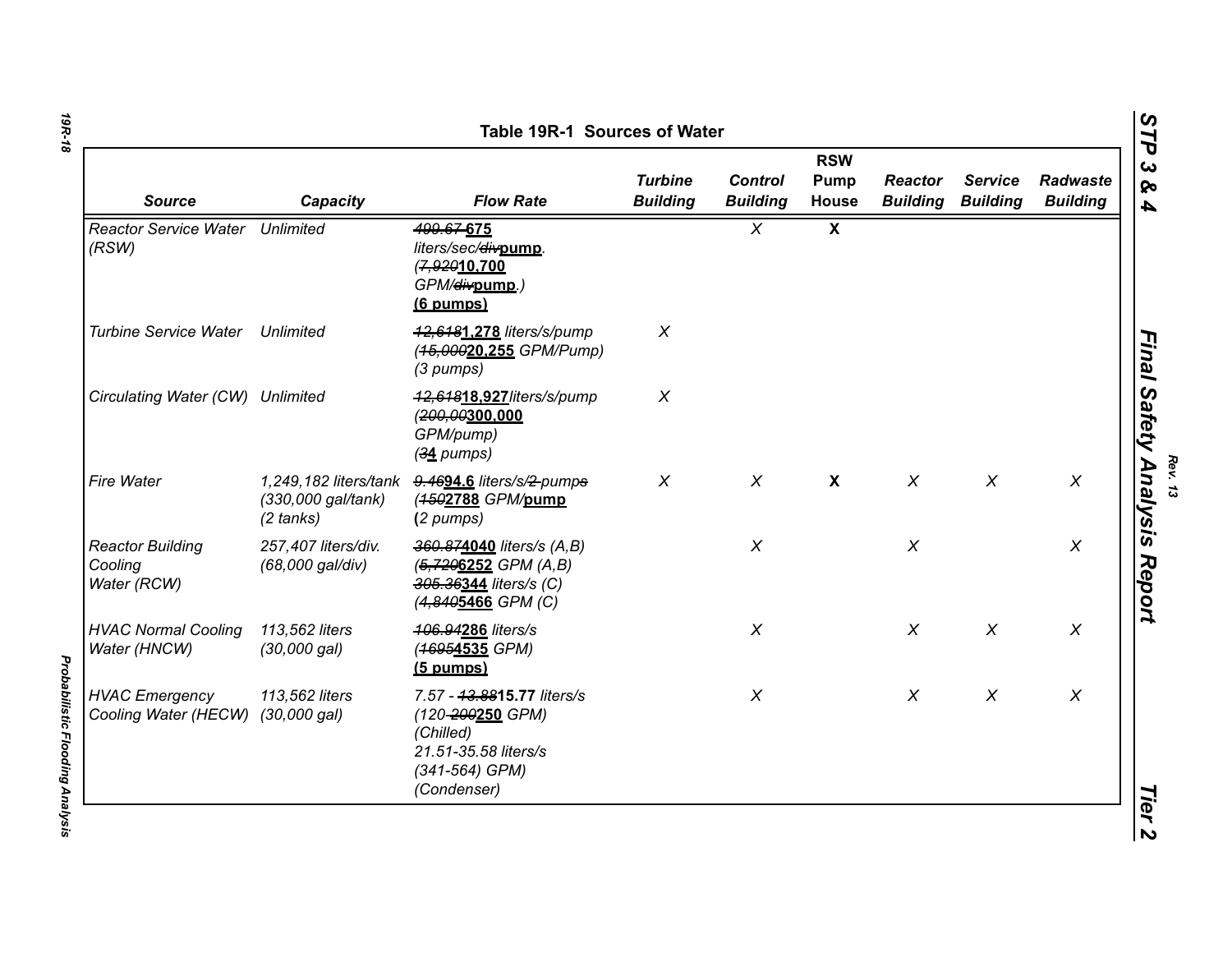| Table 19R-1 Sources of Water (Continued)           |                                   |                                                           |                                   |                                   |                                    |                                   |                                   |                             |
|----------------------------------------------------|-----------------------------------|-----------------------------------------------------------|-----------------------------------|-----------------------------------|------------------------------------|-----------------------------------|-----------------------------------|-----------------------------|
| <b>Source</b>                                      | Capacity                          | <b>Flow Rate</b>                                          | <b>Turbine</b><br><b>Building</b> | <b>Control</b><br><b>Building</b> | <b>RSW</b><br>Pump<br><b>House</b> | <b>Reactor</b><br><b>Building</b> | <b>Service</b><br><b>Building</b> | Radwaste<br><b>Building</b> |
| Makeup Water<br>(Condensate)                       | 2,108,468 liters<br>(557,000 gal) | 104.10 liters/s<br>$(1,650$ GPM)                          | $\chi$                            |                                   |                                    | $\pmb{\chi}$                      |                                   | $\pmb{\chi}$                |
| Makeup Water<br>(Purified)                         | 757,080 liters<br>(200,000 gal)   | 19.43 liters/s<br>(308 GPM)                               |                                   |                                   |                                    | $\boldsymbol{X}$                  |                                   |                             |
| <b>Turbine Cooling Water</b><br>(TCW)              | 378,540 liters<br>$(100,000$ gal) | 1829.612524 liters/s<br>(29,00040,000 GPM)                | $\pmb{\times}$                    |                                   |                                    |                                   |                                   |                             |
| Feedwater                                          | 757,080 liters                    | 2110.822750 liters/s<br>$(33,60043,600$ GPM)<br>(4 pumps) | $\pmb{\chi}$                      |                                   |                                    |                                   | $\chi$                            |                             |
| City Water Suppression Unlimited 3,579,754<br>Pool | liters<br>(947,674 gal)           | 12.62 liter/s                                             |                                   |                                   | $\chi$                             |                                   |                                   |                             |
|                                                    |                                   |                                                           |                                   |                                   |                                    |                                   |                                   |                             |
|                                                    |                                   |                                                           |                                   |                                   |                                    |                                   |                                   |                             |
|                                                    |                                   |                                                           |                                   |                                   |                                    |                                   |                                   |                             |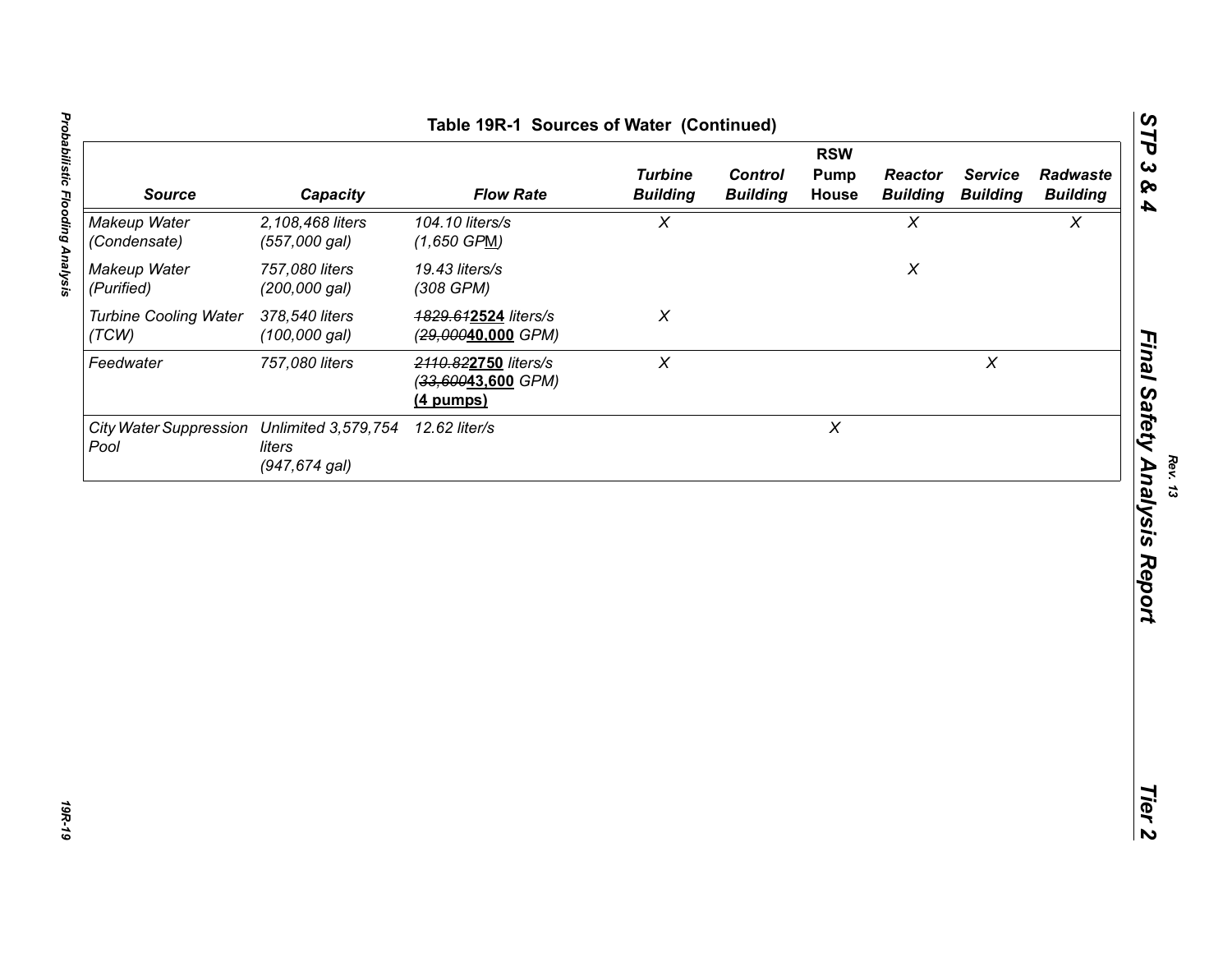# **Table 19R-6 Internal Flooding Core Damage Frequency (CDF)**

The information in this table is incorporated by reference with the following site-specific supplement: Low PCHS is not applicable to STP 3 & 4. The results for the site-specific RSW pump house internal flooding core damage frequency (CDF) applicable to the high PCHS of the STP 3&4 site is contained in plant-specific documentation that is not part of the FSAR.

| CDF (per reactor year) |                       |                   |  |  |  |  |
|------------------------|-----------------------|-------------------|--|--|--|--|
| <b>Building</b>        | Low PCHS <sup>*</sup> | <b>High PCHS*</b> |  |  |  |  |
| Turbine                | Not Applicable        |                   |  |  |  |  |
| Control                | Not Applicable        |                   |  |  |  |  |
| Reactor                | Not Applicable        |                   |  |  |  |  |
| <b>RSW Pump House</b>  | Not Applicable        | $***$             |  |  |  |  |
| Total                  | Not Applicable        |                   |  |  |  |  |

\*\* Not part of FSAR (contained in plant-specific PRA documentation).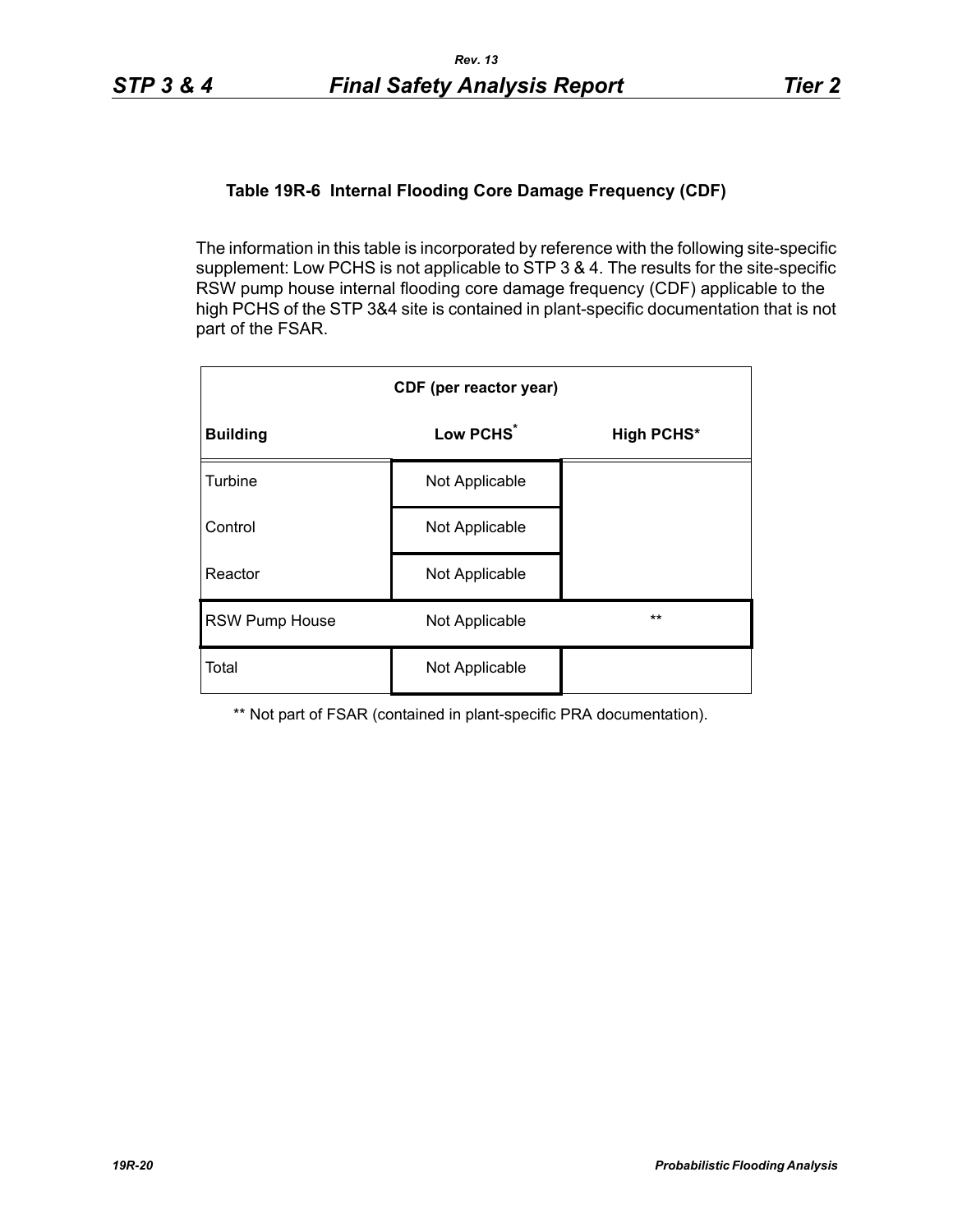| <b>Feature</b>                                                                                                                                                  | <b>Benefit</b>                                                                            |
|-----------------------------------------------------------------------------------------------------------------------------------------------------------------|-------------------------------------------------------------------------------------------|
| <b>RSW Pump House</b>                                                                                                                                           |                                                                                           |
| RSW pump rooms and electrical and HVAC<br>rooms have watertight doors.                                                                                          | Prevent flooding in one division from<br>affecting other divisions.                       |
| Watertight doors in the RSW pump house<br>are alarmed in the Control Room if not<br>dogged closed                                                               | Additional barrier to ensure watertight<br>integrity between pump rooms is<br>maintained. |
| Floor drains route water to first floor (RSW)<br>pump rooms).                                                                                                   | Protects equipment in rooms from water<br>damage and directs water to sump pumps.         |
| RSW pump rooms have sump pumps.                                                                                                                                 | Remove flood water from room to prevent<br>damage to equipment.                           |
| RSW pump room floor water level sensors<br>alarm at 0.4 meter and trip RSW pumps and<br>close redundant isolation valves at 1.5<br>meters in affected division. | Alert operator to RSW leak and shutoff RSW<br>supply if flooding were to continue.        |
| RCW/RSW room floor water level sensors alarm at<br>0.4 meter and trip RSW pumps and close redundant<br>isolation valves at 1.5 meters in affected division.     | Alert operator to RCW leak and shutoff RSW<br>supply if flooding were to continue.        |

# **Table 19R-7 ABWR Features to Prevent/Mitigate Flooding (Continued)**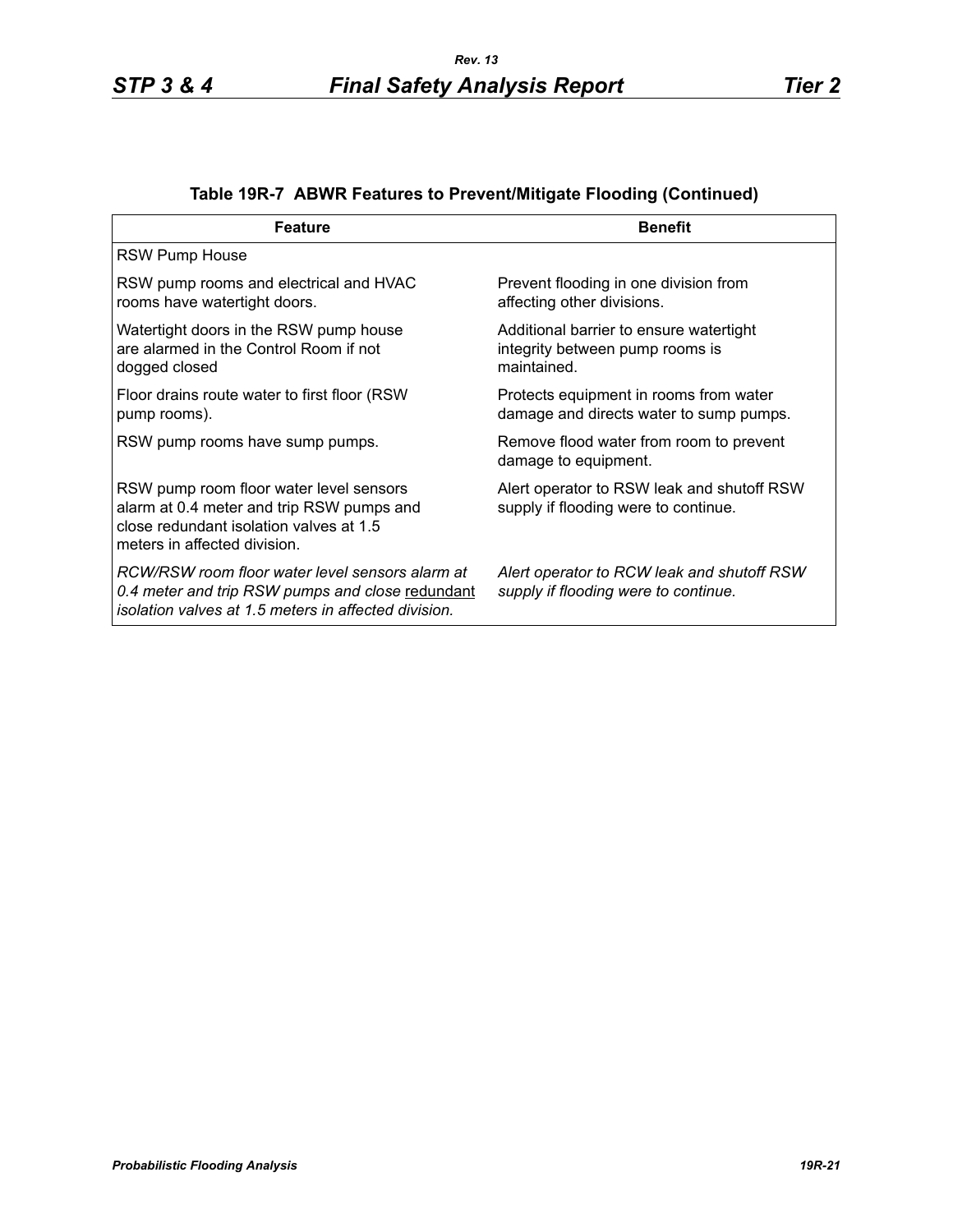# **Figure 19R-6 Reactor Building Arrangement - Elevation 12300 mm (1F)**

Figure 19R-6 is replaced by Chapter 21, Figure 1.2-8.